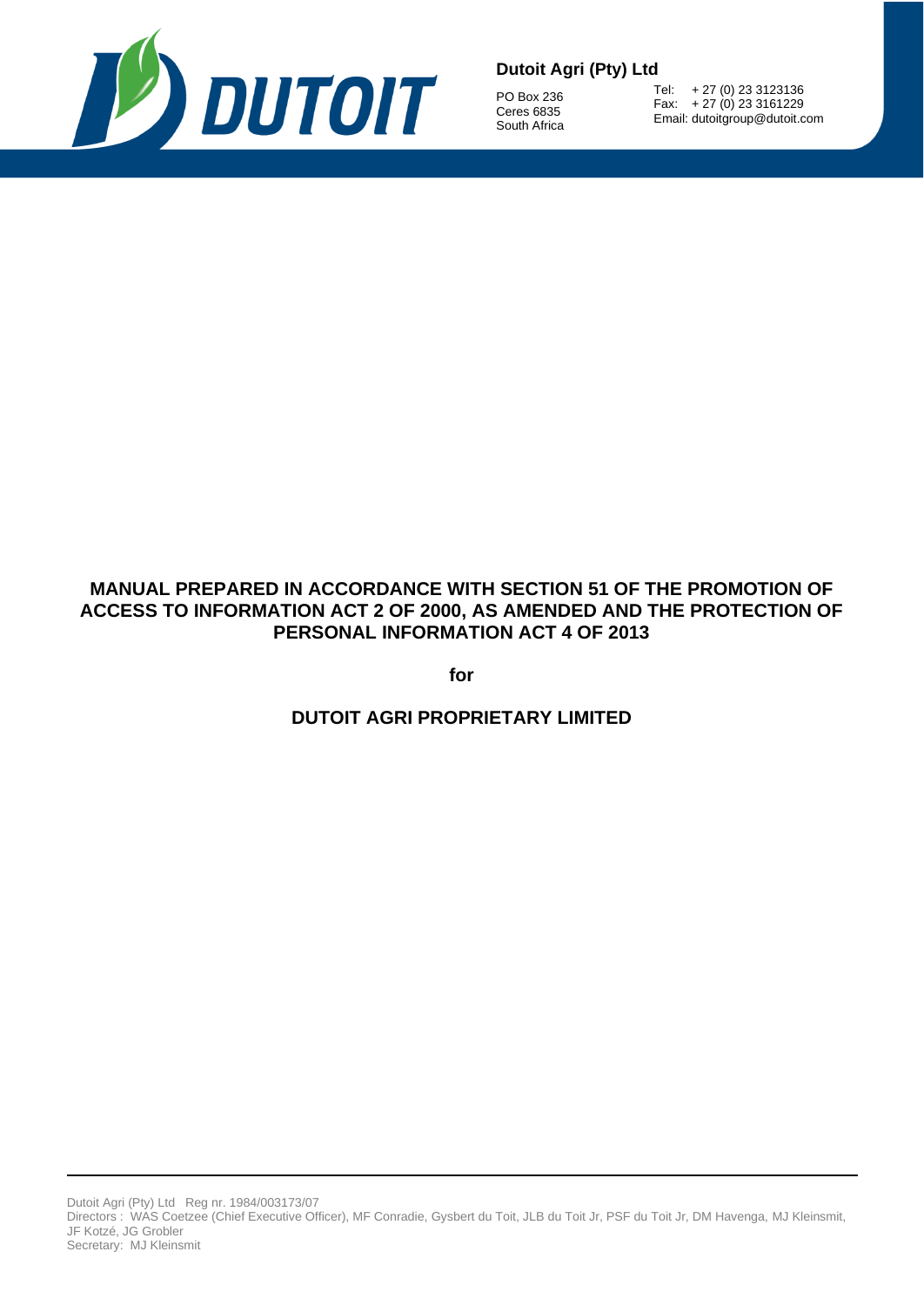

PO Box 236 Ceres 6835 South Africa

Tel: + 27 (0) 23 3123136 Fax: + 27 (0) 23 3161229 Email: dutoitgroup@dutoit.com

#### 1 **INTRODUCTION**

- 1.1 This manual is published pursuant to section 51 of the Promotion of Access to Information Act 2 of 2000 ("**PAIA**") which was promulgated in order to nurture an ethos which promotes transparency, accountability, and effective governance of all private and public bodies. PAIA gives effect to section 32 of the Constitution of the Republic of South Africa, 1996, which provides for the right of access to information in a manner that affords persons a means/platform to obtain the records of private and public bodies as promptly and as efficiently as reasonably possible to endorse, including but not limited to, mechanisms and procedures that empower and educate all persons.
- 1.2 PAIA requires organisations to compile a manual as a guide to requesters of information. The manual also serves to indicate the types of records held by Dutoit Agri Proprietary Limited ("**Dutoit Agri" / "we" / "us" / "our**") and the availability of such records from Dutoit Agri.
- 1.3 In addition, the manual explains how to access, object to, request correction or deletion of, personal information held by Dutoit Agri, in terms of sections 23, 24 and 25 of the Protection of Personal Information Act 4 of 2013 ("**POPIA**"), and the Regulations Relating to the Protection of Personal Information, 2017 ("**POPIA Regulations**").
- 1.4 This manual is not exhaustive of, nor does it comprehensively deal with, every procedure provided for in PAIA. Requestors are advised to familiarise themselves with the provisions of PAIA and POPIA before making any requests to Dutoit Agri in terms of these Acts. However, in terms of section 19 of PAIA, and Regulations 2 and 3 of the POPIA, Dutoit Agri will provide such assistance as is required in completing the necessary forms, by parties applying for access to information or personal information.
- 1.5 Dutoit Agri makes no representation and gives no undertaking or warranty that the information in this manual or any information provided by it to a requestor is complete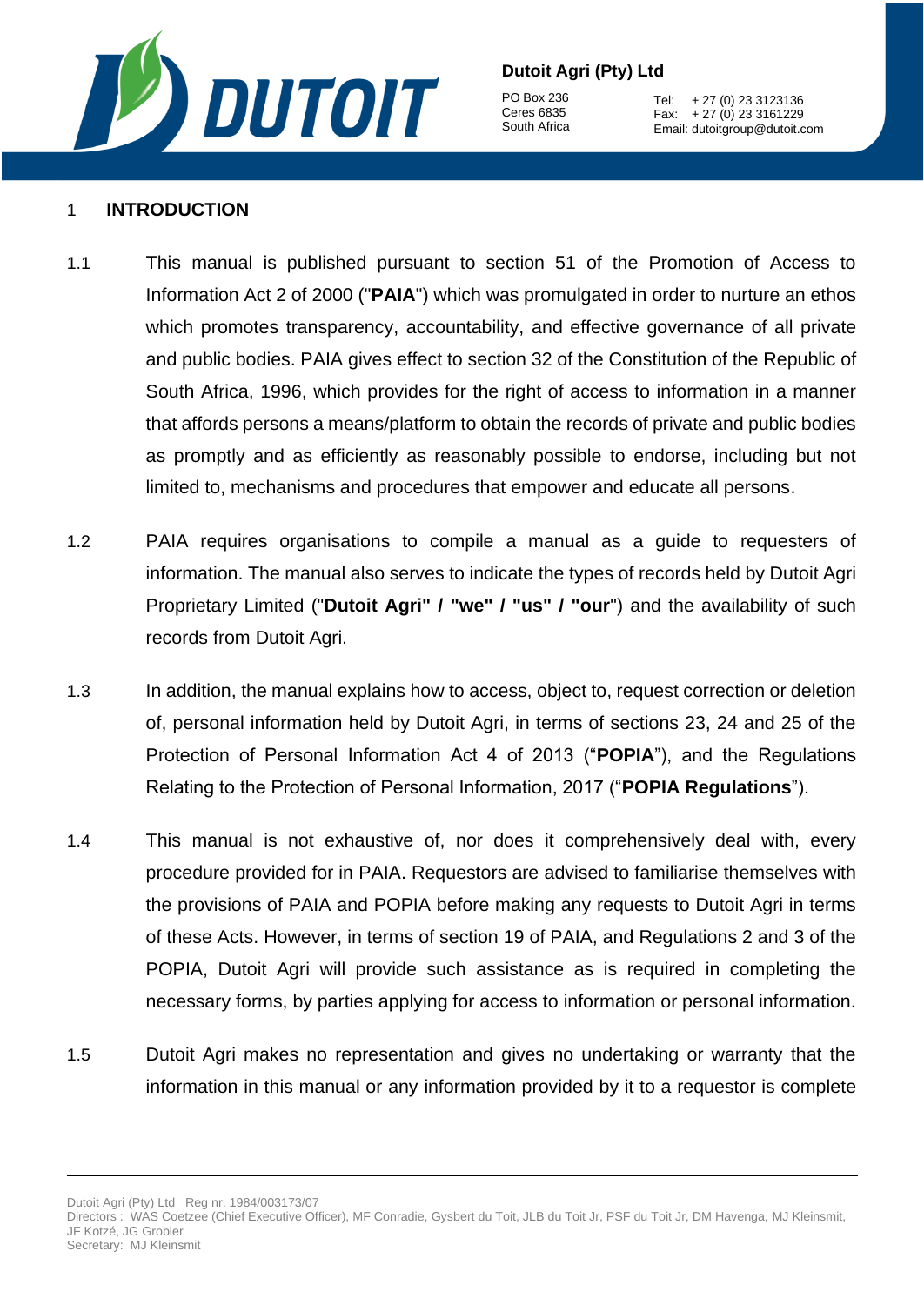

PO Box 236 Ceres 6835 South Africa

Tel: + 27 (0) 23 3123136 Fax: + 27 (0) 23 3161229 Email: dutoitgroup@dutoit.com

or accurate, or that such information is fit for any purpose. All users of any such information use such information entirely at their own risk, and Dutoit Agri will not be liable for any loss, expense, liability, or claims, howsoever arising, resulting from the use of this manual or of any information provided by Dutoit Agri or from any error therein.

#### 2 **OVERVIEW OF DUTOIT AGRI**

Dutoit Agri was established in 1893 and has more than 120 years of experience in the production and distribution of quality fruit and vegetables. Dutoit Agri produces, distributes and markets 250 000 tons of fresh produce a year and employs 7 500 workers in season.

#### 3 **INFORMATION OFFICER AND CONTACT DETAILS OF DUTOIT AGRI**

<span id="page-2-0"></span>3.1 The Information Officer of Dutoit Agri is **Pieter Schikkerling** whose contact details are as follows –

| <b>Name</b>                | <b>Contact details</b>     |
|----------------------------|----------------------------|
| <b>Pieter Schikkerling</b> | Telephone no: 083 657 1156 |
|                            | Email: pieters@dutoit.com  |

<span id="page-2-1"></span>3.2 The details for the Head Office of Dutoit Agri are as follows –

| <b>Physical address</b><br><b>Head office</b> | 5 Pine Street<br>Ceres<br>6835 |
|-----------------------------------------------|--------------------------------|
| <b>Postal address</b><br><b>Head office</b>   | [same as above]                |

#### 4 **GUIDE ON HOW TO USE PAIA AND POPIA**

4.1 As of 1 July 2021, the Information Regulator has assumed the functions of the South African Human Rights Commission ("**SAHRC**") and is responsible for PAIA and POPIA queries.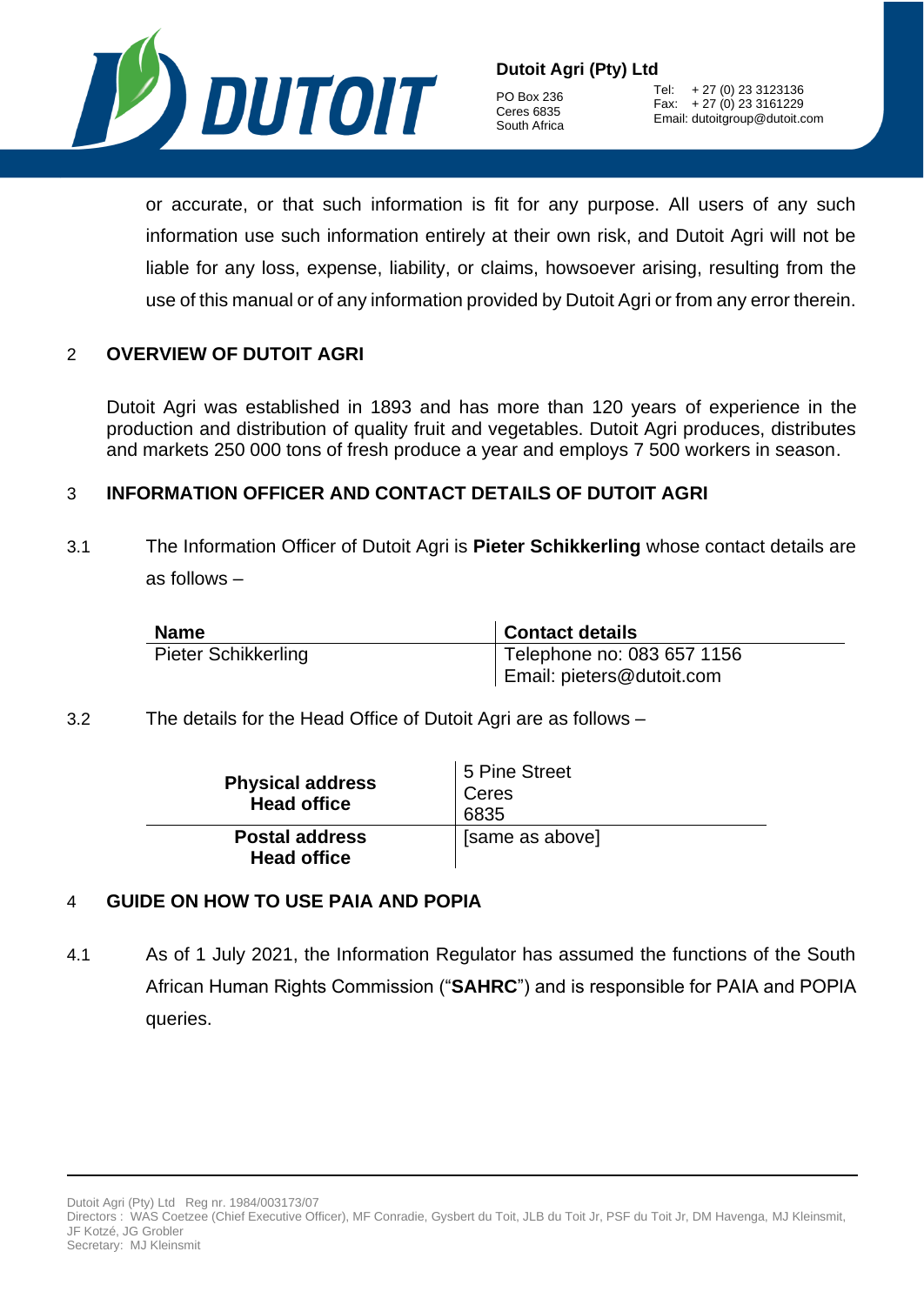

PO Box 236 Ceres 6835 South Africa

Tel: + 27 (0) 23 3123136 Fax:  $+27(0)233161229$ Email: dutoitgroup@dutoit.com

- 4.2 As part of its functions, the Information Regulator will publish a guide on how to use PAIA and POPIA in the new dispensation.
- 4.3 The Regulator has, in terms of section 10(1) of PAIA, as amended, updated, and made available the revised Guide on how to use PAIA ("Guide"), in an easily comprehensible form and manner, as may reasonably be required by a person who wishes to exercise any right contemplated in PAIA and POPIA.
- 4.4 The Guide is available in each of the official languages and in braille and contains a description of –
- 4.4.1 the objects of PAIA and POPIA.
- 4.4.2 the postal and street address, phone, and fax number and, if available, electronic mail address of –
- 4.4.2.1 the Information Officer of every public body; and
- 4.4.2.2 every Deputy Information Officer of every public and private body designated in terms of section 17(1) of PAIA and section 56 of POPIA.
- 4.4.3 the manner and form of a request for –
- 4.4.3.1 access to a record of a public body contemplated in section 11 of PAIA; and
- 4.4.3.2 access to a record of a private body contemplated in section 50 of PAIA.
- 4.4.4 the assistance available from the Information Officer of a public body in terms of PAIA and POPIA.
- 4.4.5 the assistance available from the Regulator in terms of PAIA and POPIA.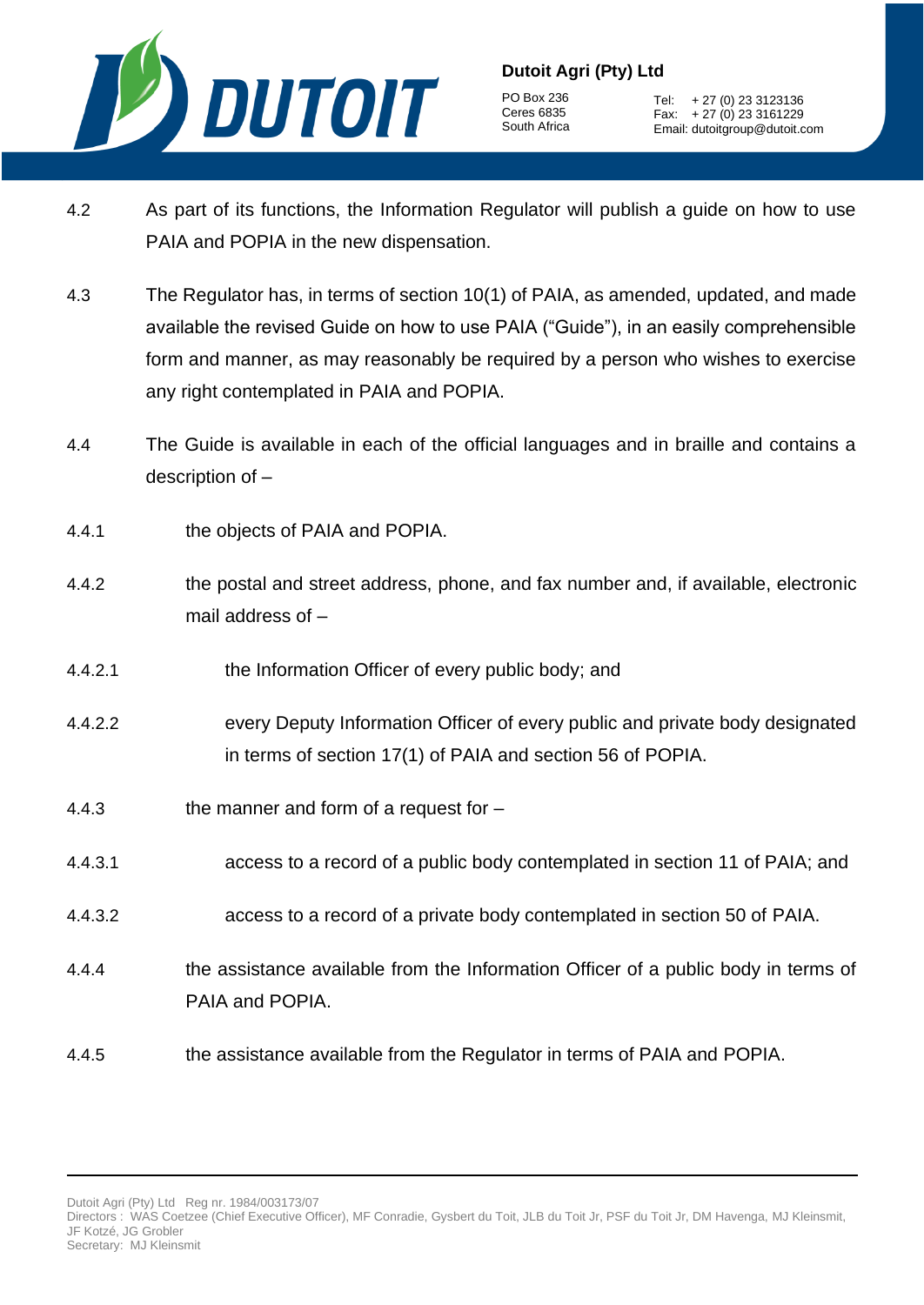

PO Box 236 Ceres 6835 South Africa

Tel: + 27 (0) 23 3123136 Fax: + 27 (0) 23 3161229 Email: dutoitgroup@dutoit.com

- 4.4.6 all remedies in law available regarding an act or failure to act in respect of a right or duty conferred or imposed by PAIA and POPIA, including the manner of lodging –
- 4.4.6.1 an internal appeal'
- 4.4.6.2 a complaint to the Regulator; and
- 4.4.6.3 an application with a court against a decision by the information officer of a public body, a decision on internal appeal or a decision by the Regulator or a decision of the head of a private body.
- 4.4.7 the provisions of sections 14 and 51 of PAIA requiring a public body and private body, respectively, to compile a manual, and how to obtain access to a manual.
- 4.4.8 the provisions of sections 15 and 52 of PAIA providing for the voluntary disclosure of categories of records by a public body and private body, respectively.
- 4.4.9 the notices issued in terms of sections 22 and 54 of PAIA regarding fees to be paid in relation to requests for access; and
- 4.4.10 the regulations made in terms of section 92 of PAIA.
- 4.5 Members of the public can inspect or make copies of the Guide from the offices of the public and private bodies, including the office of the Regulator, during normal working hours.
- 4.6 Any information or queries related to the guide, or to PAIA or POPIA should be directed  $to -$

## **Information Regulator**  JD House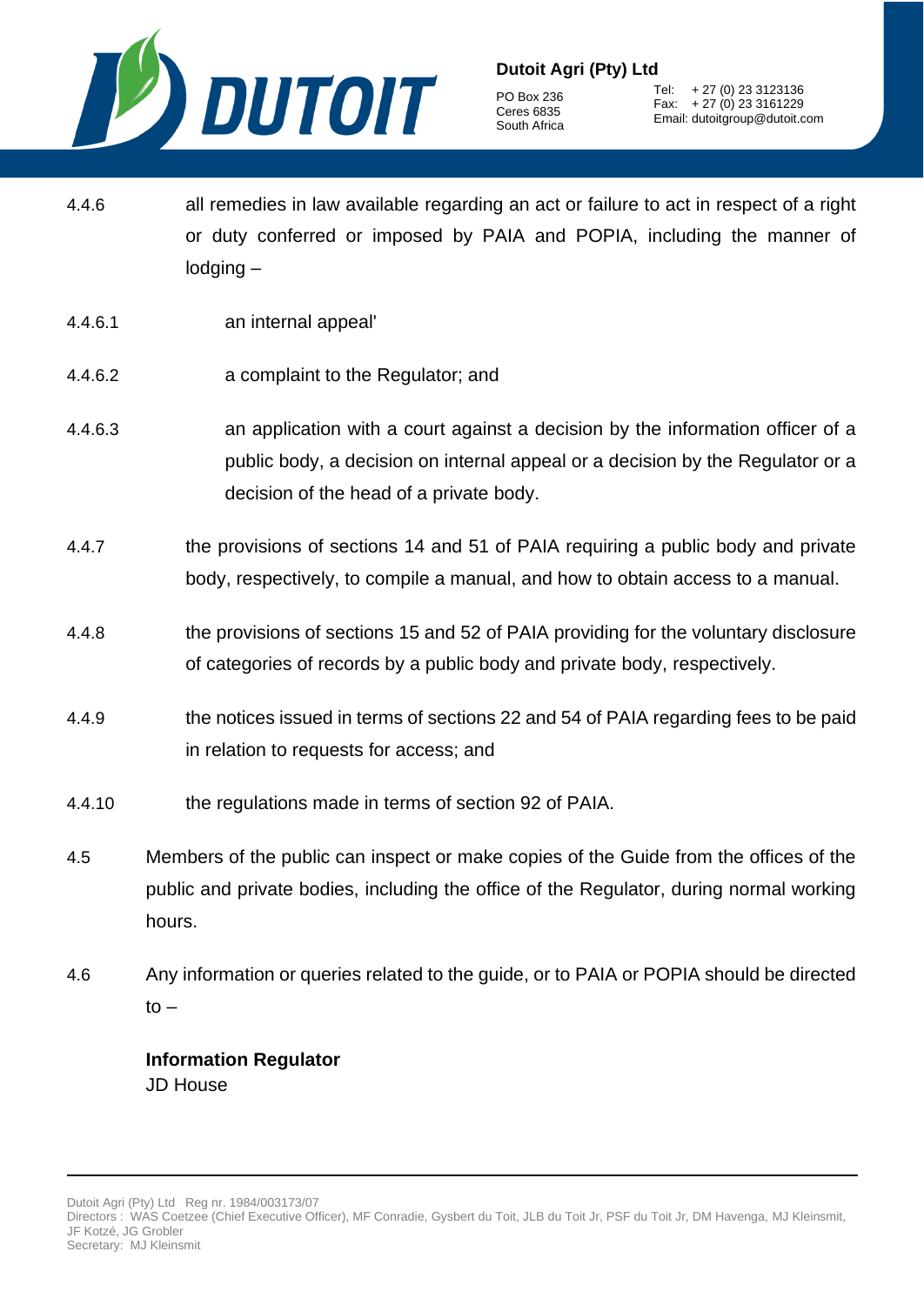

PO Box 236 Ceres 6835 South Africa

Tel: + 27 (0) 23 3123136 Fax: + 27 (0) 23 3161229 Email: dutoitgroup@dutoit.com

| 27 Stiemens Street |
|--------------------|
| Braamfontein       |
| Johannesburg       |
| 2001               |

Telephone number: (012) 406 4818 Fax number: (086) 500 3351 Website: *<https://www.justice.gov.za/inforeg/>* E-mail: [inforeg@justice.gov.za](mailto:inforeg@justice.gov.za)

#### 5 **DISCLOSURE IN TERMS OF SECTION 52(1)(a) OF PAIA**

The records that are located on the Dutoit Agri website are automatically available to any person requesting this information and it is therefore not necessary to apply for access thereto in terms of PAIA. Our website address where said information or records can be obtained is [http://www.dutoitagri.co.za/.](http://www.dutoitagri.co.za/)

#### 6 **RECORDS AVAILABLE IN ACCORDANCE WITH LEGISLATION**

Records are kept in accordance with legislation as is applicable to Dutoit Agri, which include (but may not be limited to) the following legislation –

- 6.1 Basic Conditions of Employment Act 75 of 1997.
- 6.2 Broad-Based Black Economic Empowerment Act 53 of 2003.
- 6.3 Companies Act 71 of 2008.
- 6.4 Compensation for Occupational Injuries and Diseases Act 130 of 1993.
- 6.5 Employment Equity Act 55 of 1998.
- 6.6 Income Tax Act 58 of 1962.
- 6.7 Labour Relations Act 66 of 1995.
- 6.8 Occupational Health and Safety Act 85 of 1993.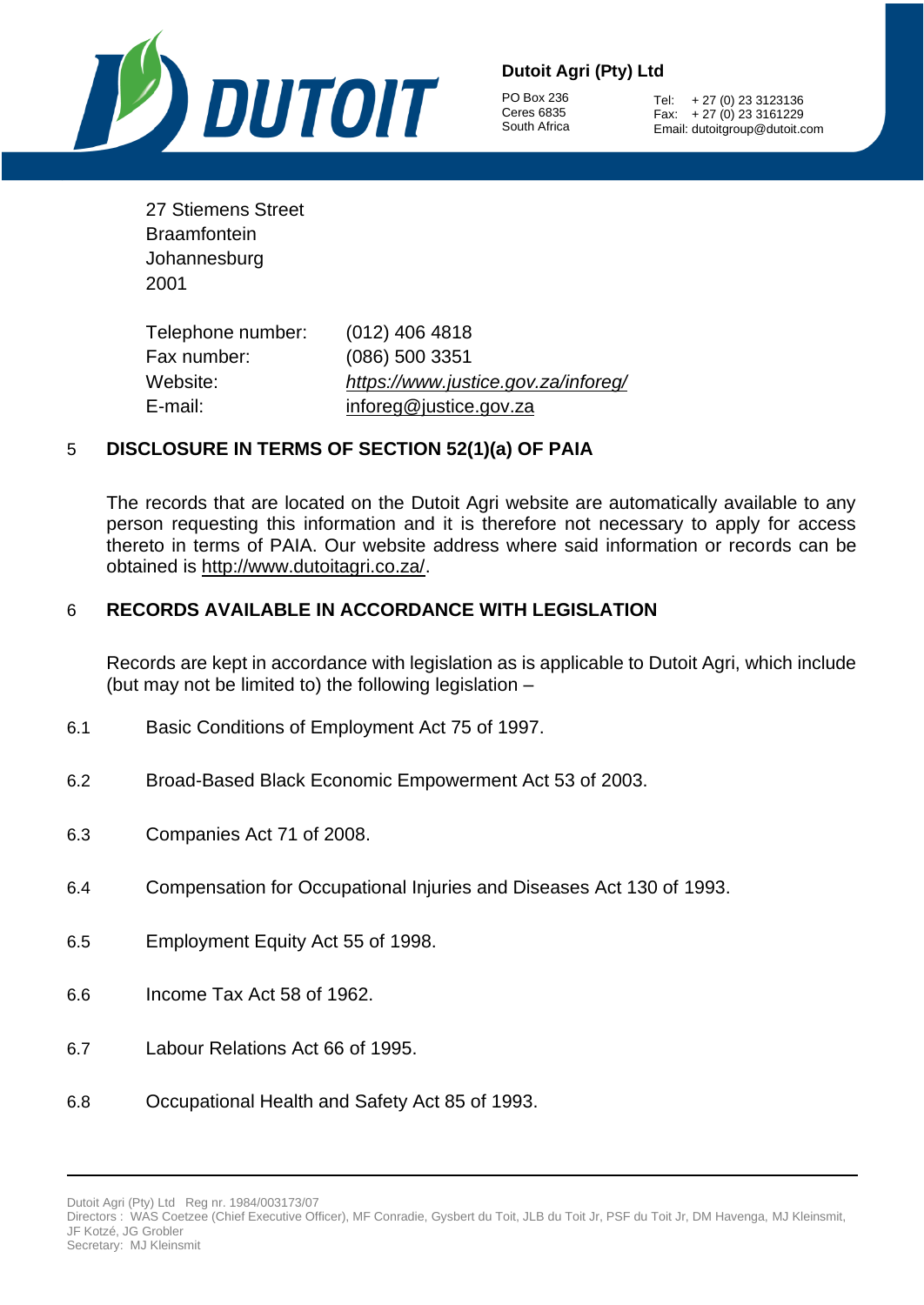

PO Box 236 Ceres 6835 South Africa

Tel: + 27 (0) 23 3123136 Fax: + 27 (0) 23 3161229 Email: dutoitgroup@dutoit.com

- 6.9 Skills Development Act 9 of 1999.
- 6.10 Unemployment Insurance Act 63 of 2001; and
- 6.11 Value Added Tax Act 89 of 1991.

# 7 **DESCRIPTION OF THE SUBJECTS ON WHICH DUTOIT AGRI HOLDS RECORDS AND CATEGORIES OF RECORDS HELD ON EACH SUBJECT**

The following table contains a description of the types of records which Dutoit Agri holds, and the categories of records held on each subject –

| <b>Subject</b><br><b>Description of record</b> |                                              |  |
|------------------------------------------------|----------------------------------------------|--|
|                                                | Company incorporation documents<br>$\bullet$ |  |
|                                                | Share register                               |  |
|                                                | Memorandum of Incorporation                  |  |
|                                                | Minutes of meetings of the board of          |  |
| <b>Statutory records</b>                       | directors                                    |  |
|                                                | Records relating to the appointment          |  |
|                                                | of directors, auditors, and other            |  |
|                                                | officers                                     |  |
|                                                | Pay-as-you-earn (PAYE) records               |  |
|                                                | Documents issued to employees for            |  |
|                                                | income tax purposes                          |  |
|                                                | Records of payments made to                  |  |
| Income tax                                     | South African Revenue Services on            |  |
|                                                | behalf of employees                          |  |
|                                                | All or any statutory compliance              |  |
|                                                | <b>Value Added Tax</b>                       |  |
|                                                | Skills development levies                    |  |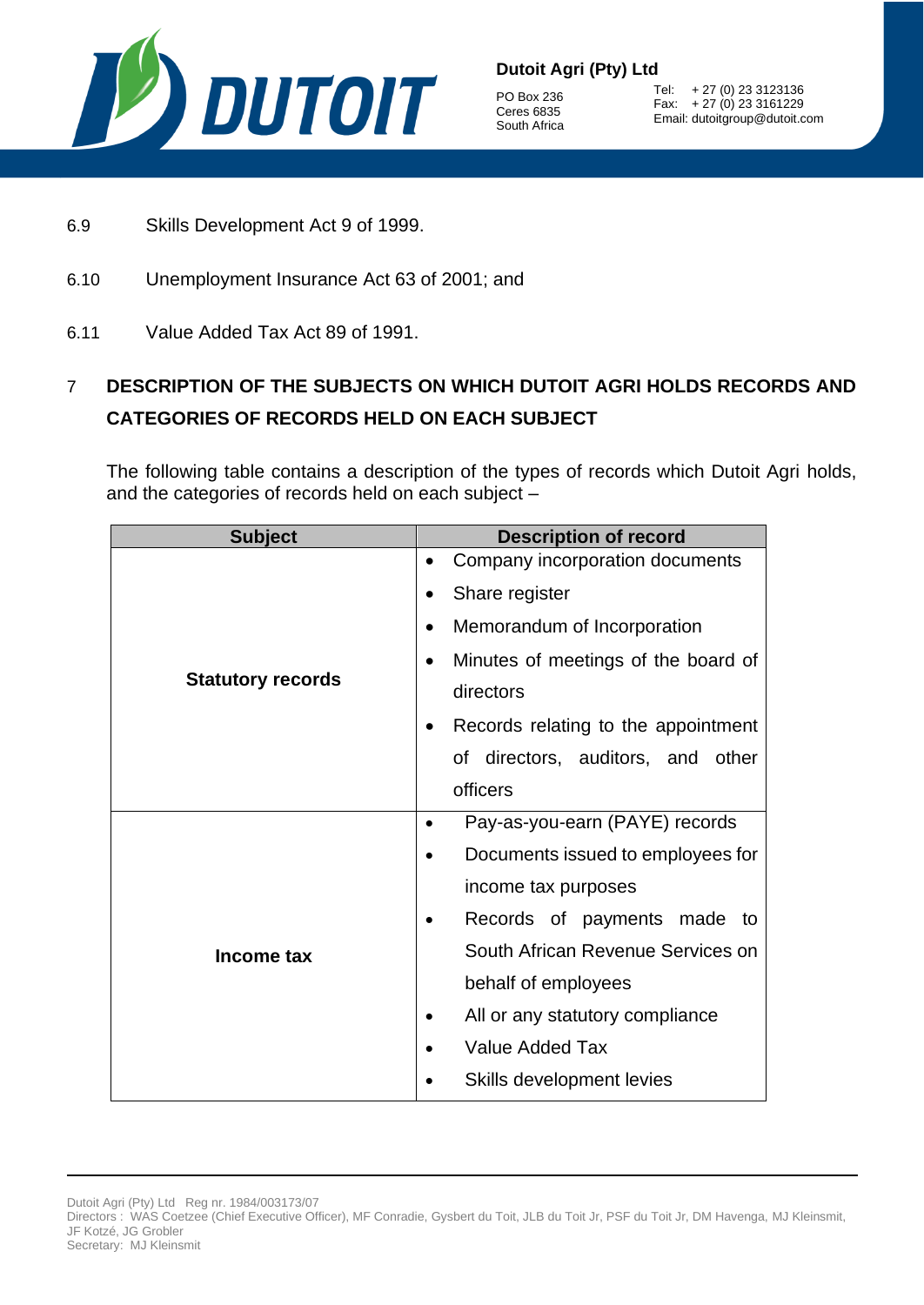

PO Box 236 Ceres 6835 South Africa

Tel: + 27 (0) 23 3123136 Fax: + 27 (0) 23 3161229 Email: dutoitgroup@dutoit.com

| <b>Subject</b>                  | <b>Description of record</b>                  |  |  |  |  |
|---------------------------------|-----------------------------------------------|--|--|--|--|
|                                 | Unemployment Insurance Fund<br>$\bullet$      |  |  |  |  |
|                                 | Personnel documents and records<br>$\bullet$  |  |  |  |  |
|                                 | <b>Employment contracts</b>                   |  |  |  |  |
|                                 | Medical aid records<br>$\bullet$              |  |  |  |  |
|                                 | <b>Pension Fund records</b>                   |  |  |  |  |
|                                 | Disciplinary records                          |  |  |  |  |
|                                 | Salary records                                |  |  |  |  |
| <b>Labour relations records</b> | Disciplinary<br>code<br>and<br>or<br>$\prime$ |  |  |  |  |
|                                 | procedures                                    |  |  |  |  |
|                                 | Leave records                                 |  |  |  |  |
|                                 | <b>Training records</b>                       |  |  |  |  |
|                                 | Training manuals                              |  |  |  |  |
|                                 | <b>Address lists</b>                          |  |  |  |  |
|                                 | Internal telephone lists                      |  |  |  |  |
|                                 | Receipts and payments<br>$\bullet$            |  |  |  |  |
|                                 | <b>Bank statements</b><br>$\bullet$           |  |  |  |  |
|                                 | <b>Budgets</b>                                |  |  |  |  |
|                                 | Management accounts<br>$\bullet$              |  |  |  |  |
| <b>Finance</b>                  | Asset registers                               |  |  |  |  |
|                                 | Orders, quotes, and invoices                  |  |  |  |  |
|                                 | Minutes of meetings                           |  |  |  |  |
|                                 | Correspondence                                |  |  |  |  |
|                                 | Contracts<br>٠                                |  |  |  |  |
|                                 | <b>Testing certificates</b>                   |  |  |  |  |
| <b>Risk and compliance</b>      | Policies and procedures                       |  |  |  |  |
|                                 | <b>Risk assessment</b>                        |  |  |  |  |
|                                 | Compliance records                            |  |  |  |  |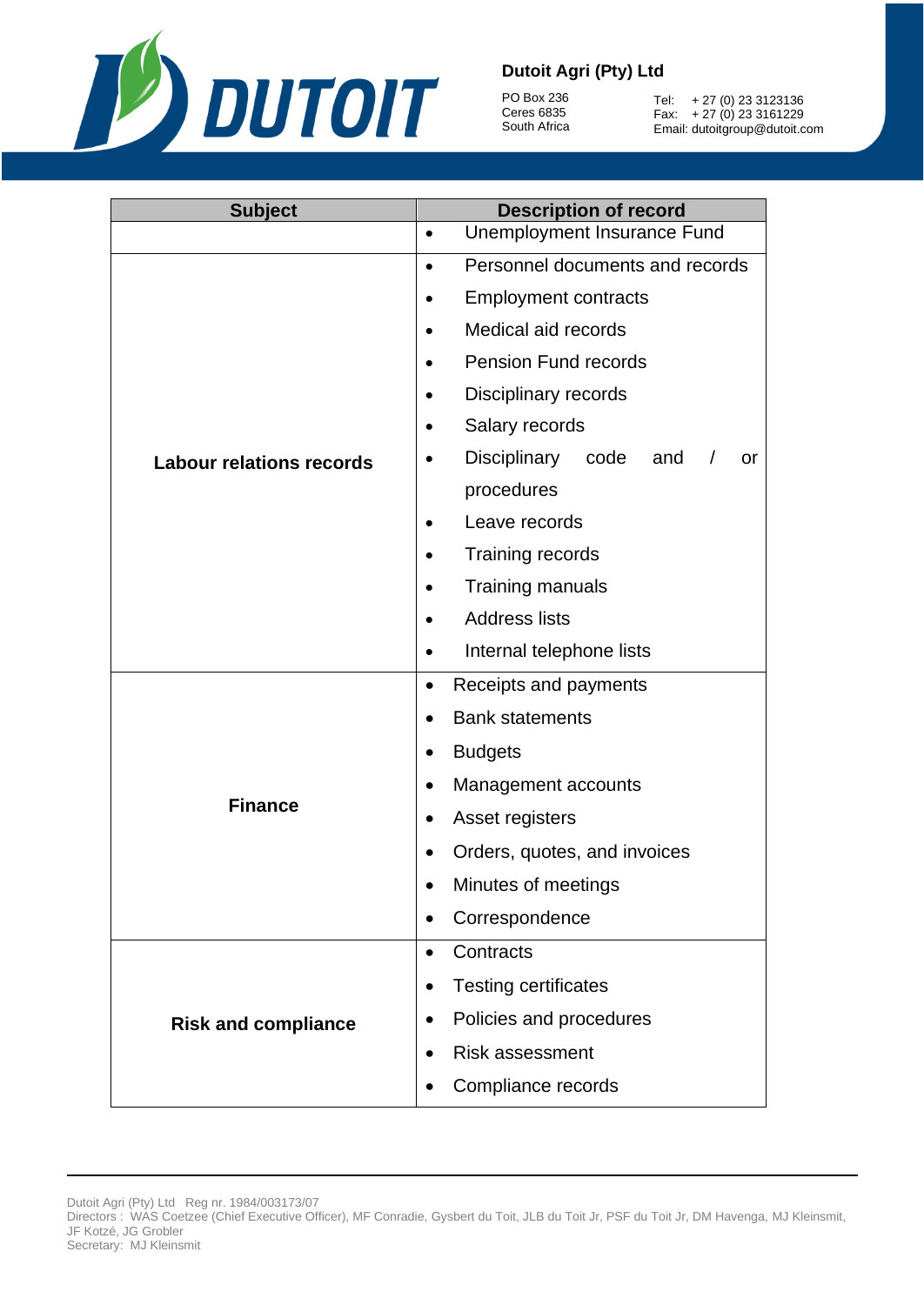

PO Box 236 Ceres 6835 South Africa

Tel: + 27 (0) 23 3123136 Fax: + 27 (0) 23 3161229 Email: dutoitgroup@dutoit.com

## 8 **PROCESSING OF PERSONAL INFORMATION**

- 8.1 *POPIA*
- 8.1.1 Chapter 3 of POPIA provides for the minimum conditions for lawful processing of personal information. These conditions may not be derogated from unless specific exclusions apply as outlined in POPIA.
- 8.1.2 Dutoit Agri processes personal information in accordance with POPIA. In terms of our Internal Privacy Policy and External Privacy Notice, Dutoit Agri will ensure that all processing conditions of POPIA are complied with at the time of processing of personal information. Dutoit Agri processes personal information of both natural and juristic persons.

#### 8.2 *Purpose of processing personal information by Dutoit Agri*

As stated in our Privacy Notice, Dutoit Agri processes personal information for a number of reasons including –

- 8.2.1 **To provide our products and services** we need to use your personal information to make our products and services available to you. After that, we need to provide them to you, process your payment and sometimes apply promotions.
- 8.2.2 **To improve your experience with us** we try to understand our customers so we can provide you with a great commercial experience, personalised offers, and advertising.
- 8.2.3 **Analytics**  we use your personal information for statistical analysis and to help us understand more about our customers. That includes understanding the products and services you buy. This helps us to serve you better and to find ways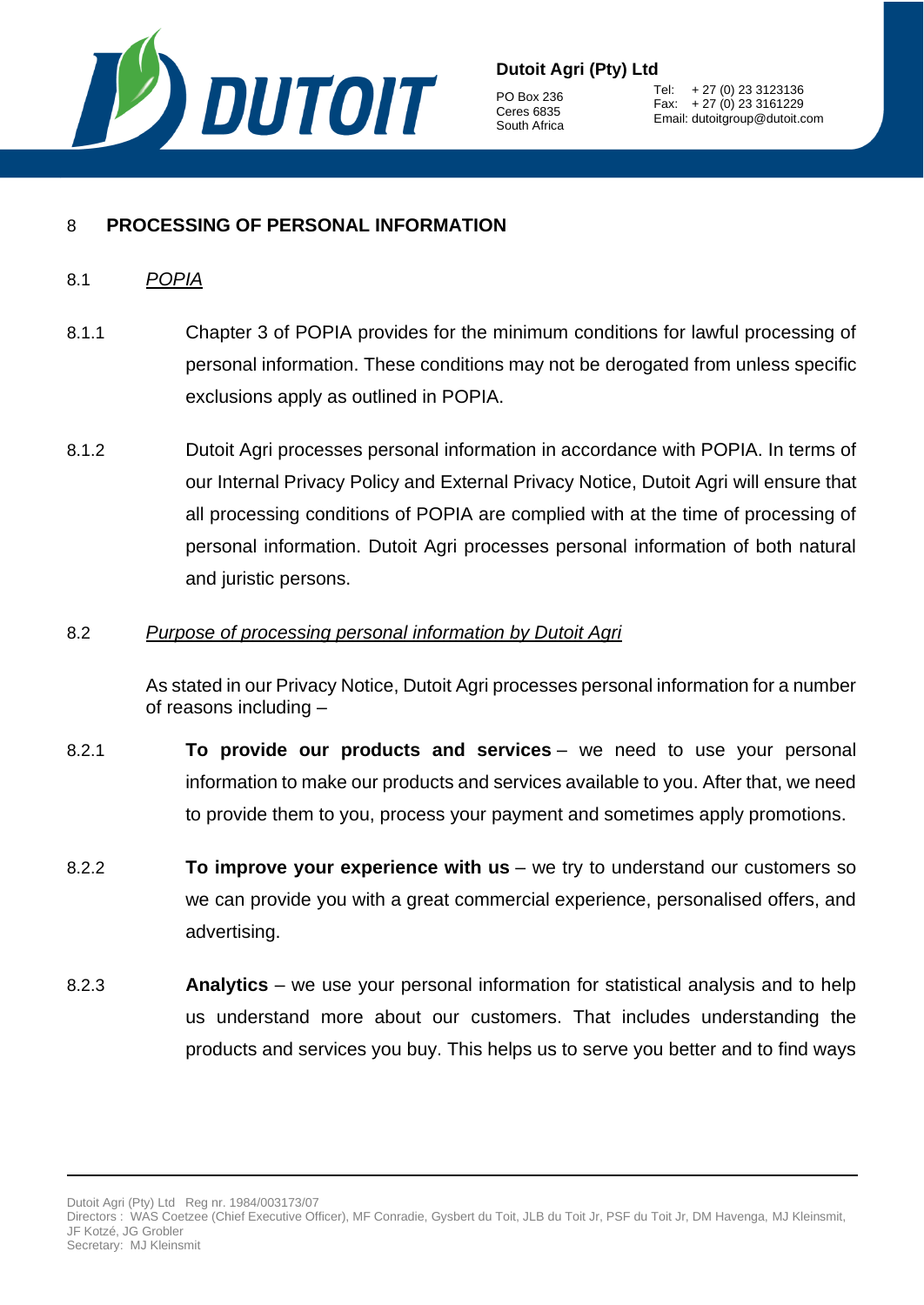

PO Box 236 Ceres 6835 South Africa

Tel: + 27 (0) 23 3123136 Fax: + 27 (0) 23 3161229 Email: dutoitgroup@dutoit.com

to improve our services, stores, and website. These profiles help us to send you offers that are more relevant to you.

- 8.2.4 **Contacting you** we use your personal information to contact you. This may be in relation to a product or service update, an issue you have raised with us, to conduct market research or to ask for your feedback.
- 8.2.5 **Marketing and advertising** we use your personal information to provide relevant marketing communications (including by email, phone, SMS, WhatsApp, or online advertising), relating to our products and services, and those of our suppliers. As part of this, online advertising may be displayed on websites across the Dutoit Group.

| Finance Department (in respect of employees, customers and |                                    |  |
|------------------------------------------------------------|------------------------------------|--|
|                                                            | suppliers)                         |  |
| Balance sheet records (e.g., loan                          | <b>Banking</b><br>details          |  |
| accounts, advance<br>payment                               | (customers/suppliers)              |  |
| deductions)                                                |                                    |  |
| Company details (e.g., CIPC data)                          | SARS/Tax details                   |  |
| Contact details                                            | Physical address                   |  |
| Directors' details                                         | <b>ID Documents</b>                |  |
| Trade references                                           | Trading terms and agreements       |  |
| Security (in respect of employees and visitors to company  |                                    |  |
| premises)                                                  |                                    |  |
| <b>CCTV Camera surveillance</b>                            | Name and surname                   |  |
| Contact details                                            | Motor vehicle license/registration |  |
|                                                            | no.                                |  |

8.3 *Categories of data subjects and their personal information*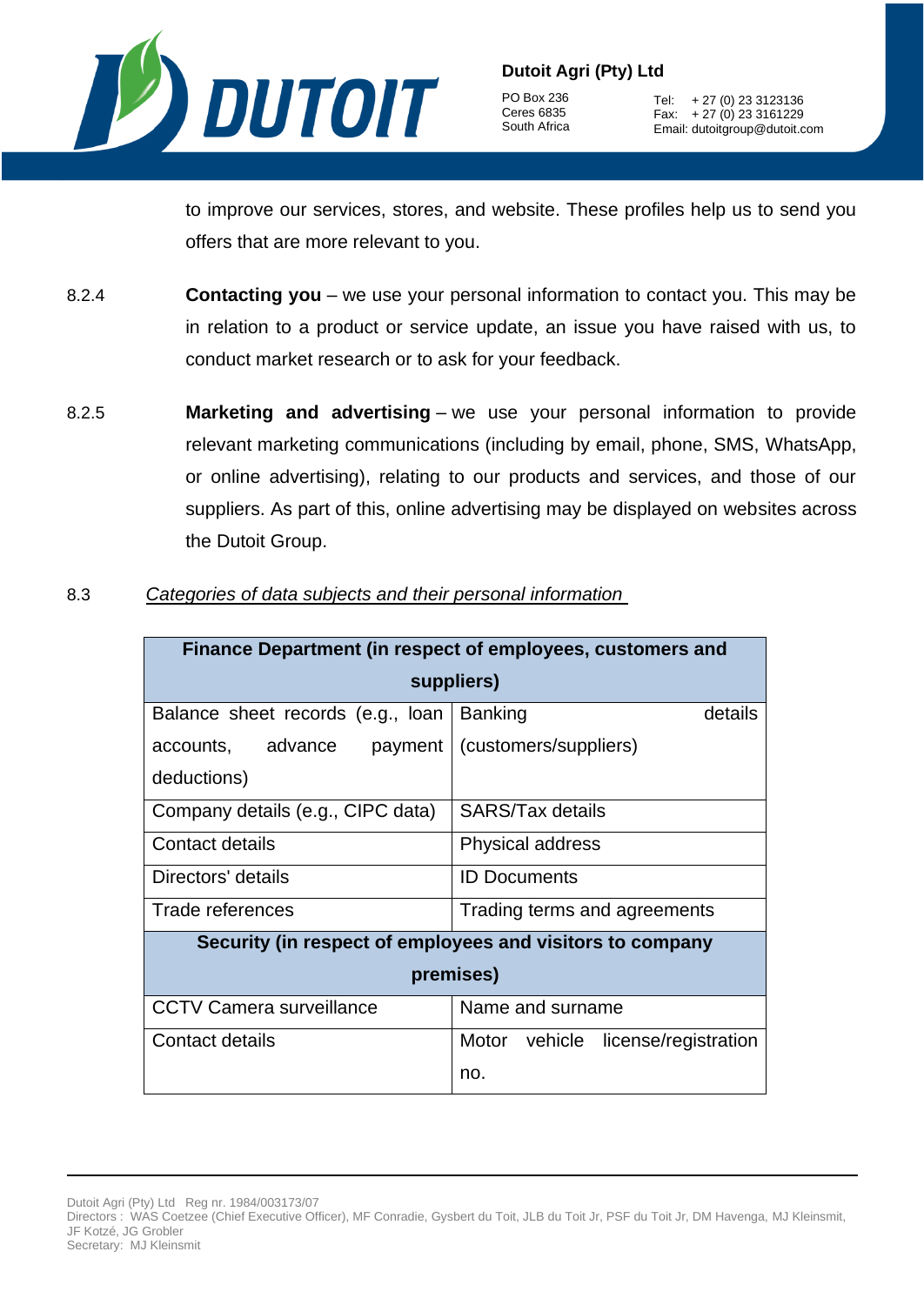

PO Box 236 Ceres 6835 South Africa

Tel: + 27 (0) 23 3123136 Fax: + 27 (0) 23 3161229 Email: dutoitgroup@dutoit.com

| Date and time in and out                                            | Temperature reading (COVID-19                                |  |
|---------------------------------------------------------------------|--------------------------------------------------------------|--|
|                                                                     | health and safety requirement)                               |  |
| Driver's license details                                            |                                                              |  |
|                                                                     | Legal and Compliance (in respect of employees, customers and |  |
|                                                                     | suppliers)                                                   |  |
| Disciplinary hearings/grievances                                    | Trade union information                                      |  |
| Legal agreements and permits                                        | CIPC registration information                                |  |
| Name and surname                                                    |                                                              |  |
| <b>ID</b> number                                                    |                                                              |  |
| Employment data                                                     |                                                              |  |
| <b>Contact details</b>                                              |                                                              |  |
| Proprietary data                                                    |                                                              |  |
| <b>Technical Department (in respect of internal and external</b>    |                                                              |  |
| operations)                                                         |                                                              |  |
| Due diligence information (person                                   | Proprietary information                                      |  |
| per department/responsibility with                                  |                                                              |  |
| name, competence, contact details)                                  |                                                              |  |
| Intellectual property management                                    | Royalty/levy<br>and<br>contractual                           |  |
| information                                                         | requirements                                                 |  |
| Production (Farms) and Operations                                   |                                                              |  |
| (Packaging) information                                             |                                                              |  |
| Company name                                                        |                                                              |  |
| <b>Address</b>                                                      |                                                              |  |
| Contact details                                                     |                                                              |  |
| Audit and Risk (financial and compliance in respect of Dutoit Agri) |                                                              |  |
| financial<br>information<br>Company                                 | Supplier and debtor's details                                |  |
| (e.g., turnover)                                                    |                                                              |  |
| SARS registrations and payments                                     | <b>Bank loans</b>                                            |  |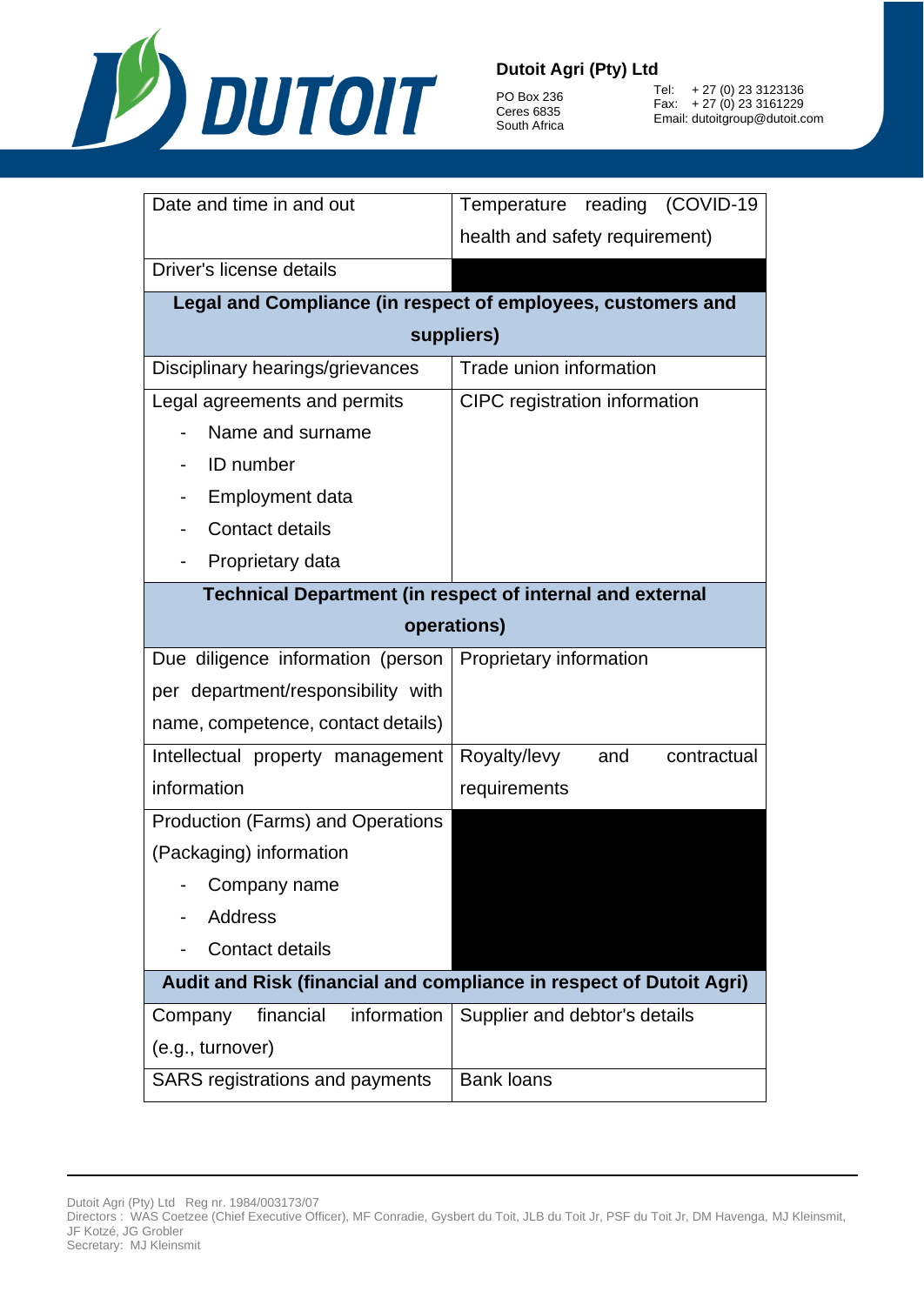

PO Box 236 Ceres 6835 South Africa

Tel: + 27 (0) 23 3123136 Fax: + 27 (0) 23 3161229 Email: dutoitgroup@dutoit.com

| <b>Banking details</b>              | Site details (size, infrastructure)           |
|-------------------------------------|-----------------------------------------------|
| Employee details (number, gender,   | Proprietary information                       |
| race, compensation, terms<br>Ωf     |                                               |
| employment, educational<br>and      |                                               |
| training history, etc.)             |                                               |
|                                     | Sales and Marketing (in respect of customers) |
| Trade references                    | Trade agreements                              |
| Customer data (company name         | Social media data (i.e., interaction          |
| and reg. number, address, contact   | data)                                         |
| details)                            |                                               |
| Trade terms and conditions of trade | <b>CIPC/Identity documents</b>                |
| Contact details                     | <b>Banking details</b>                        |
|                                     | <b>Procurement (in respect of suppliers)</b>  |
| Supplier data (company name,        | Contact details                               |
| registration details, VAT number)   |                                               |
| <b>Banking details</b>              | <b>Product details</b>                        |
| Proprietary information             | <b>Certification status</b>                   |
| Trade terms and conditions of trade | <b>CIPC/Identity documents</b>                |

#### 8.4 *Disclosure of your personal information*

We may share information about you with –

- 8.4.1 companies within the Dutoit Group.
- 8.4.2 partners, agents, or suppliers involved in delivering the products and services you've ordered or used.
- 8.4.3 partners or agents that conduct customer satisfaction surveys and any other surveys related to the products or services provided to you.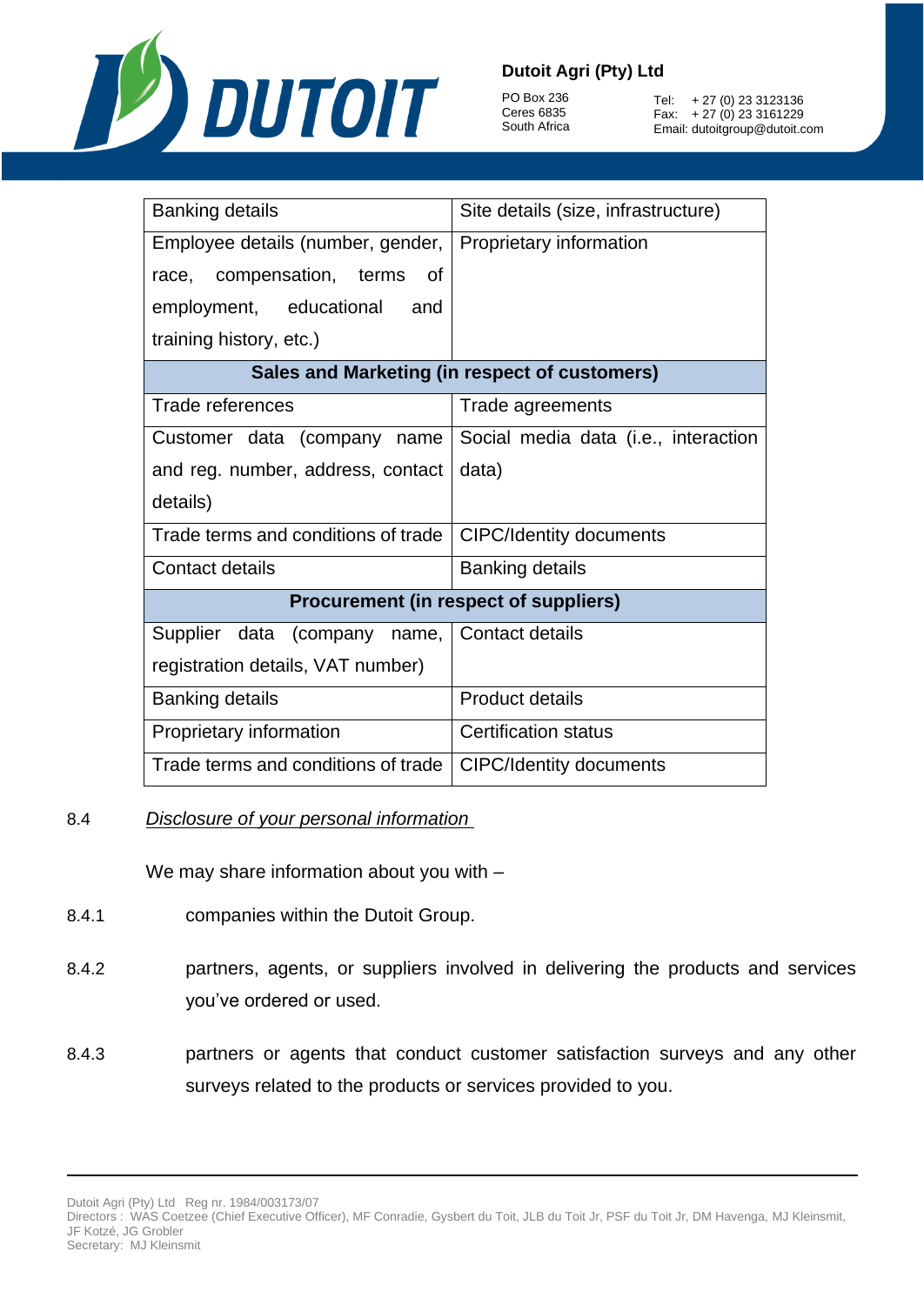

PO Box 236 Ceres 6835 South Africa

Tel: + 27 (0) 23 3123136 Fax: + 27 (0) 23 3161229 Email: dutoitgroup@dutoit.com

- 8.4.4 companies who are engaged to perform services for or on behalf of Dutoit Agri.
- 8.4.5 debt collection agencies or other debt recovery organisations.
- 8.4.6 law enforcement agencies, regulatory organisations, courts, or other public entities if we are required by law to do so.
- 8.4.7 emergency services.
- 8.4.8 with any entity or forum wherein, we may protect ourselves against fraud or exercise our rights; and
- 8.4.9 if we are reorganised or sold to another organisation, we may transfer any personal information we hold about you to that organisation.
- 8.5 *Transborder/Cross-border flows of personal information*

Section 72 of POPIA provides that personal information may only be transferred out of the Republic of South Africa if certain conditions are satisfied. Dutoit Agri currently has no planned transborder flows of personal information. Insofar as the transborder flow of personal information may become applicable in future, Dutoit Agri will comply with the conditions set out in section 72 of POPIA.

#### 8.6 *General description of information security measures*

- 8.6.1 Dutoit Agri takes reasonable and appropriate technical and organisational measures to ensure that personal information is kept secure and is protected against unauthorised or unlawful processing, accidental loss, destruction or damage, alteration disclosure or access. We contractually require that service providers who handle your personal information for us do the same.
- 8.6.2 Dutoit Agri, on a regular basis, reviews the security controls and related to processes to ensure that personal information is secure.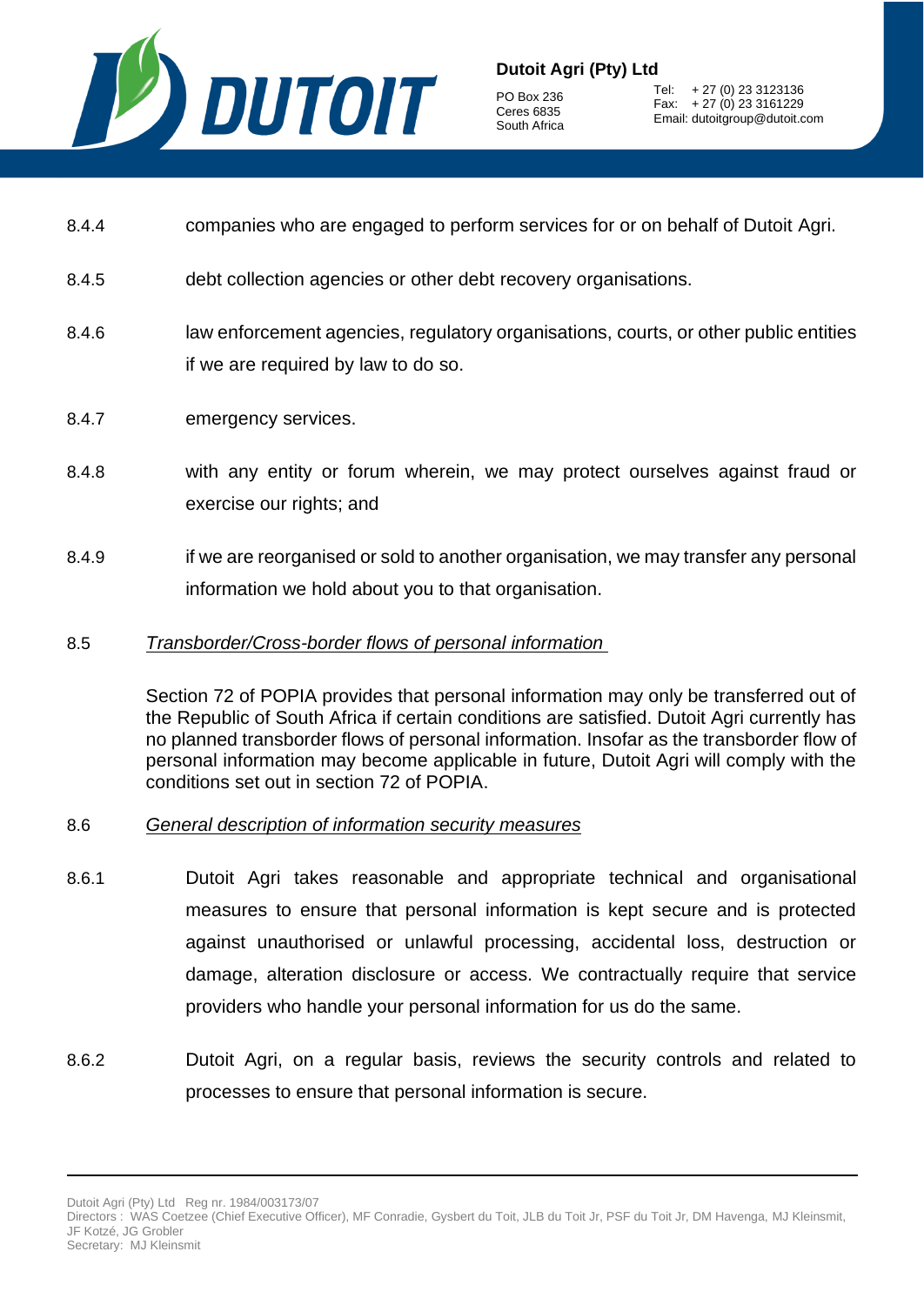

PO Box 236 Ceres 6835 South Africa

Tel: + 27 (0) 23 3123136 Fax: + 27 (0) 23 3161229 Email: dutoitgroup@dutoit.com

- 8.6.3 Some of the controls we have in place are –
- 8.6.3.1 emails are encrypted.
- 8.6.3.2 we make use of firewalls and password-controlled access to our systems.
- 8.6.3.3 we have identified foreseeable internal and/or external risks to the IT system as evidenced by the following –
- 8.6.3.3.1 we make use of external audits.
- 8.6.3.3.2 we acknowledge the requirement to treat information with confidentiality and therefore various access control measures to restrict access to information are in place; and
- 8.6.3.3.3 we conduct annual vulnerability assessments and make use of Solarwinds N-Central to protect users along with AV defender.
- 8.6.3.4 We make use of managed endpoint security such as –
- 8.6.3.4.1 licensing for enterprise class virus, malware, and spyware protection.
- 8.6.3.4.2 monitoring of the pattern / signature file version compliance.
- 8.6.3.4.3 remediation of non-compliance.
- 8.6.3.4.4 weekly reporting on the compliance status.
- 8.6.3.4.5 configuration and support of managed endpoint security client programs.
- 8.6.3.4.6 version uplifts and new feature utilisation.
- 8.6.3.4.7 monthly Microsoft security patching with prior user acceptance testing.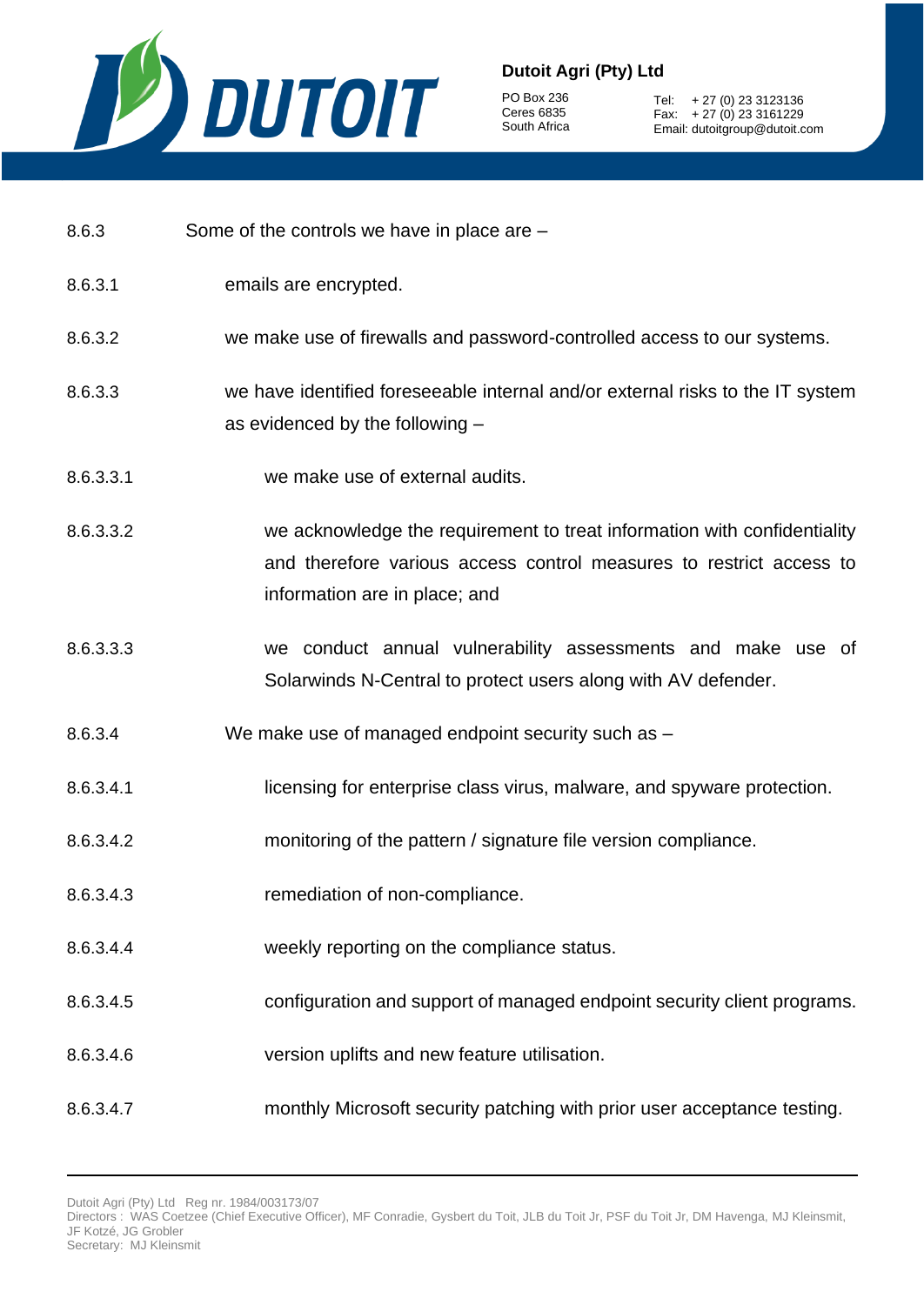

PO Box 236 Ceres 6835 South Africa

Tel: + 27 (0) 23 3123136 Fax: + 27 (0) 23 3161229 Email: dutoitgroup@dutoit.com

- 8.6.3.4.9 documentation of the standard procedures concerning client computers.
- 8.6.3.4.10 abidance with customer's change control processes; and
- 8.6.3.4.11 analysis and communication of risk areas and opportunities for improvements.

#### 9 **HOW TO REQUEST ACCESS TO A RECORD**

- 9.1 To request a record in terms of PAIA, the requestor must complete the prescribed form attached to this Manual as **Annexure A**. This request must be sent to the Information Officer at the addresses provided at paragraph [3.1.](#page-2-0)
- 9.2 For POPIA-related requests to object to the processing of personal information, correct or delete personal information, the request must be made in writing on the applicable prescribed **Form 1** (objection) or **Form 2** (correction or deletion), which are attached to this Manual as **Annexure B**.
- 9.3 The requestor must provide sufficient detail to enable the Information Officer to identify the record(s) requested and the requestor. The requestor must indicate which form of access is required, identify the right that he/she is seeking to exercise or protect and provide an explanation of why the requested record is required for the exercise or protection of that right.
- 9.4 If the request is made on behalf of another person, the requestor must submit proof of the capacity in which the requestor is making the request, to the reasonable satisfaction of the Information Officer.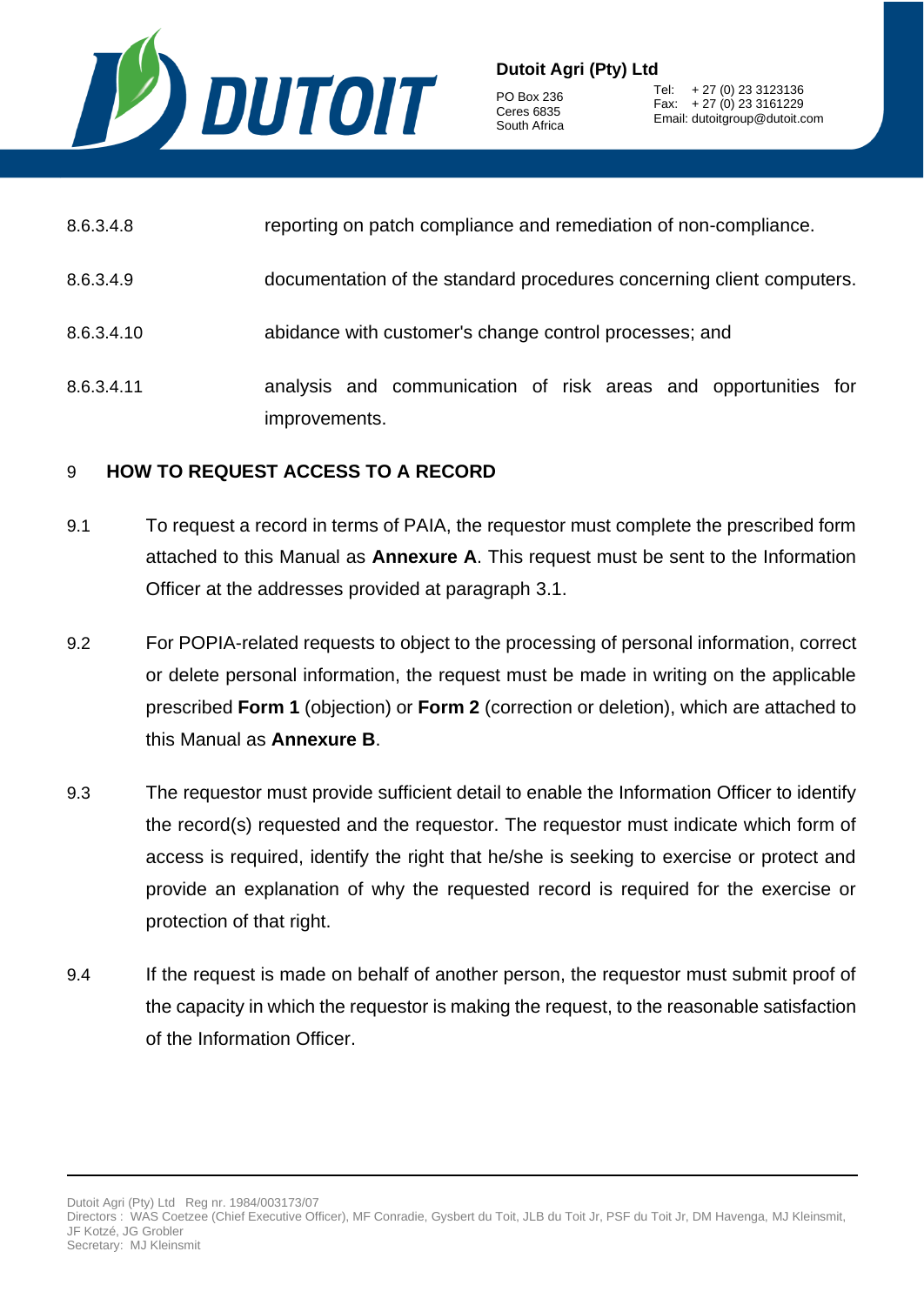

PO Box 236 Ceres 6835 South Africa

Tel: + 27 (0) 23 3123136 Fax: + 27 (0) 23 3161229 Email: dutoitgroup@dutoit.com

9.5 PAIA makes provision for certain grounds upon which a request for access to information must be refused. On this basis, the Information Officer will decide whether or not to grant a request for access to information.

#### 10 **PAYMENT OF FEES**

- 10.1 PAIA provides for two types of fees, namely –
- 10.1.1 a request fee, which will be a standard non-refundable administration fee, payable prior to the request being considered; and
- 10.1.2 an access fee, payable when access is granted which must be calculated by considering reproduction costs, search and preparation time and cost, as well as postal costs.
- 10.2 Subsequent to a request being made, the Information Officer, shall by notice require the requester, excluding personal requester, to pay the prescribed request fee (if any) before further processing of the request.
- 10.3 If the search and preparation for disclosure of the record has been made, including arrangement to make it available in the requested form, requires more than the hours prescribed in the regulations for this purpose, Dutoit Agri will request the requester to pay as a deposit the prescribed portion of the access fee which would be payable if the request is granted.
- 10.4 Dutoit Agri may withhold a record until the requester has paid the fees as indicated in **Annexure C**.
- 10.5 A requester whose request has been granted must pay the applicable access fee for reproduction, search, preparation and for any time reasonably required in excess of the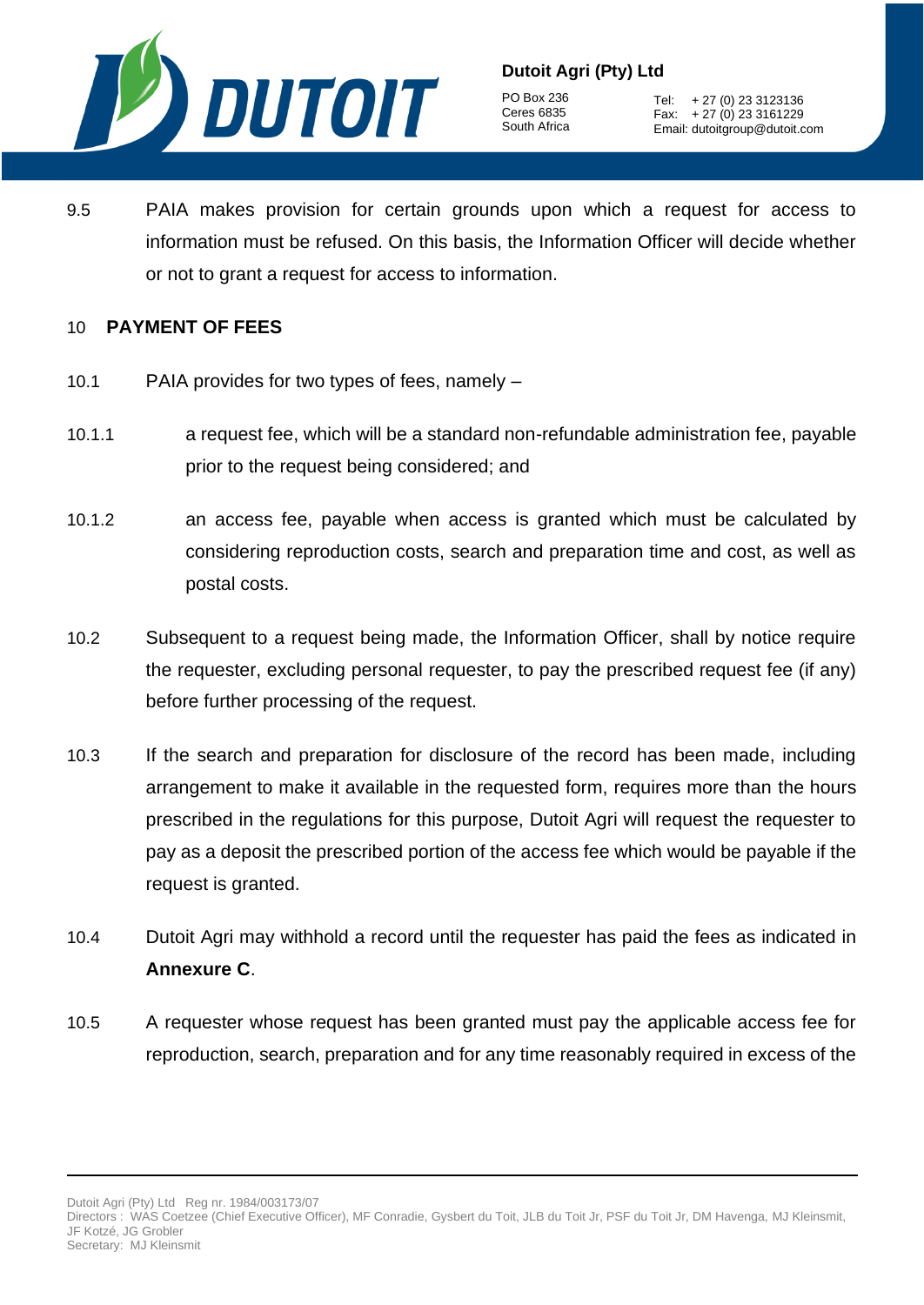

PO Box 236 Ceres 6835 South Africa

Tel: + 27 (0) 23 3123136 Fax: + 27 (0) 23 3161229 Email: dutoitgroup@dutoit.com

prescribed hours to search for and prepare the record for disclosure including making arrangements to make it available in the request form.

- 10.6 In terms of POPIA, a data subject has the right to request Dutoit Agri to confirm, free of charge, whether or it holds personal information about the data subject and request from Dutoit Agri the record or a description of the personal information held, including information about the identity of all third parties, or categories of third parties, who have, or have had, access to the information.
- 10.7 POPIA further provides that where the data subject is required to pay a fee for services provided to them, Dutoit Agri must provide the data subject with a written estimate of the payable amount before providing the service and may require that the requestor pay a deposit for all or part of the fee.

#### 11 **APPLICABLE TIME-PERIODS**

- 11.1 Dutoit Agri will inform the requester within 30 days after receipt of the request of its decision whether or not to grant the request.
- 11.2 The 30-day period may be extended by a further period of not more than 30 days if the request is for a large number of records or requires a search through a large number of records and compliance with the original period would unreasonably interfere with the activities of Dutoit Agri or the records are not located at Dutoit Agri.

## 12 **OUTCOME OF THE REQUEST (GRANTING OR REFUSING)**

Should the request be refused, the notice will state adequate reasons for the refusal, including the provisions of the PAIA relied upon; and that the requester may lodge an application with a court against the refusal of the request.

## 13 **GROUNDS FOR REFUSAL OF ACCESS TO RECORDS**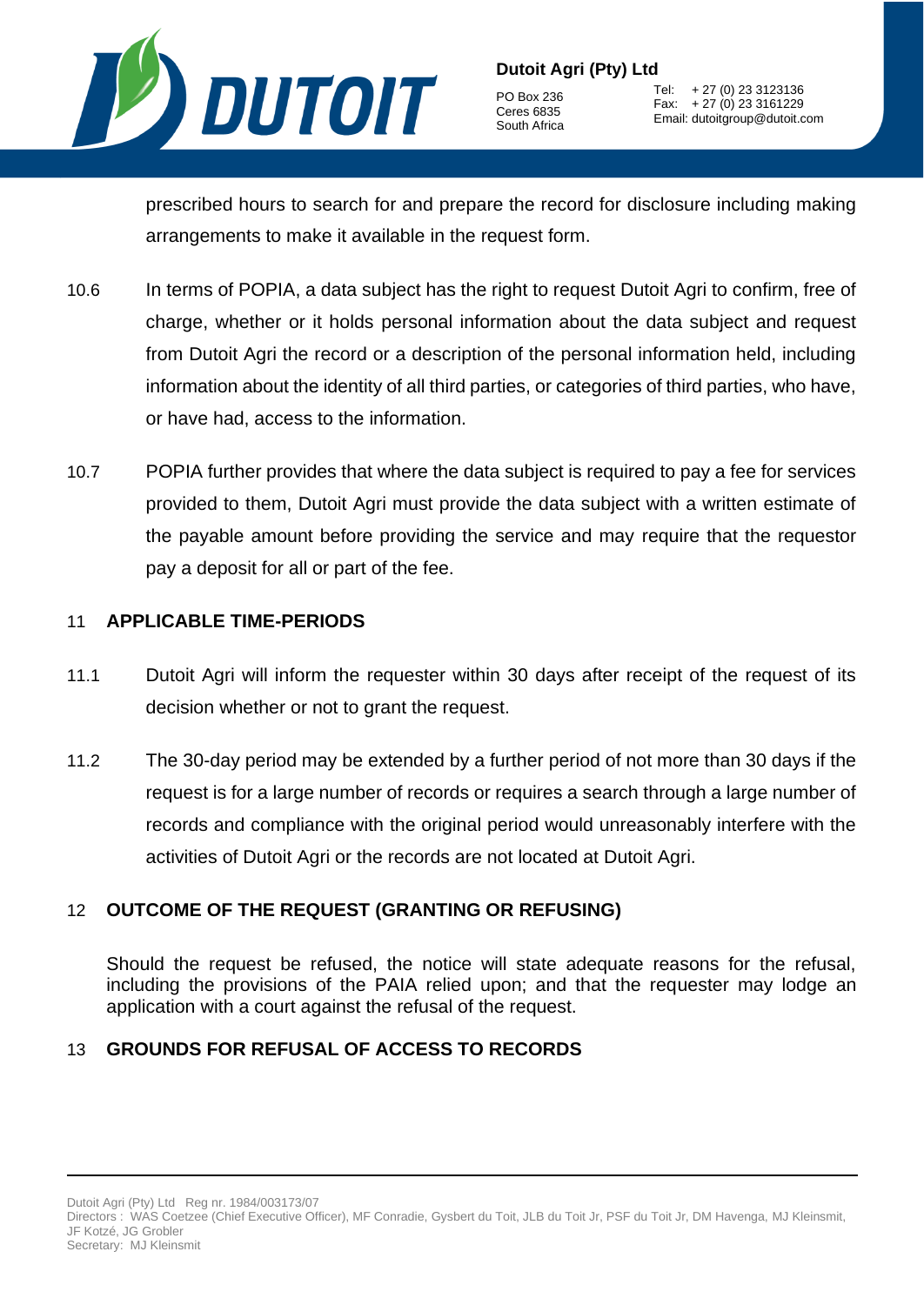

PO Box 236 Ceres 6835 South Africa

Tel: + 27 (0) 23 3123136 Fax: + 27 (0) 23 3161229 Email: dutoitgroup@dutoit.com

- 13.1 In terms of Sections 62 to 69 of PAIA access granted to a record may be refused on one or more of the following grounds –
- 13.1.1 protection of privacy to a third party who is a natural person.
- 13.1.2 protection of the commercial information of a third-party.
- 13.1.3 protection of certain confidential information of a third-party.
- 13.1.4 protection of the safety of individuals and the protection of property.
- 13.1.5 protection of records privileged from production and legal proceedings.
- 13.1.6 the commercial information of Dutoit Agri.
- 13.1.7 the protection of research information of a third-party, and protection of research information of a Dutoit Agri.
- 13.2 Despite any provisions of PAIA, a request must be granted if the disclosure of the record would reveal evidence of substantial contravention of, or failure to comply with, the law or imminent and serious public safety or environment risk, and the public interest in the disclosure of the record clearly outweighs the harm contemplated (section 70 of PAIA).

#### 14 **REMEDIES FOR REFUSAL**

Should the requester be dissatisfied with the Information Officer's decision to refuse access, that person may within 30 days after notification of the refusal apply to a court for the appropriate relief.

#### 15 **AVAILABILITY OF THE MANUAL**

This manual is available in electronic and hard copies in English. The hard copies are available at the head office of Dutoit Agri as contained in paragraph [3.2.](#page-2-1) The electronic version of this manual is available on the website of Dutoit Agri accessible at [http://www.dutoitagri.co.za/.](http://www.dutoitagri.co.za/)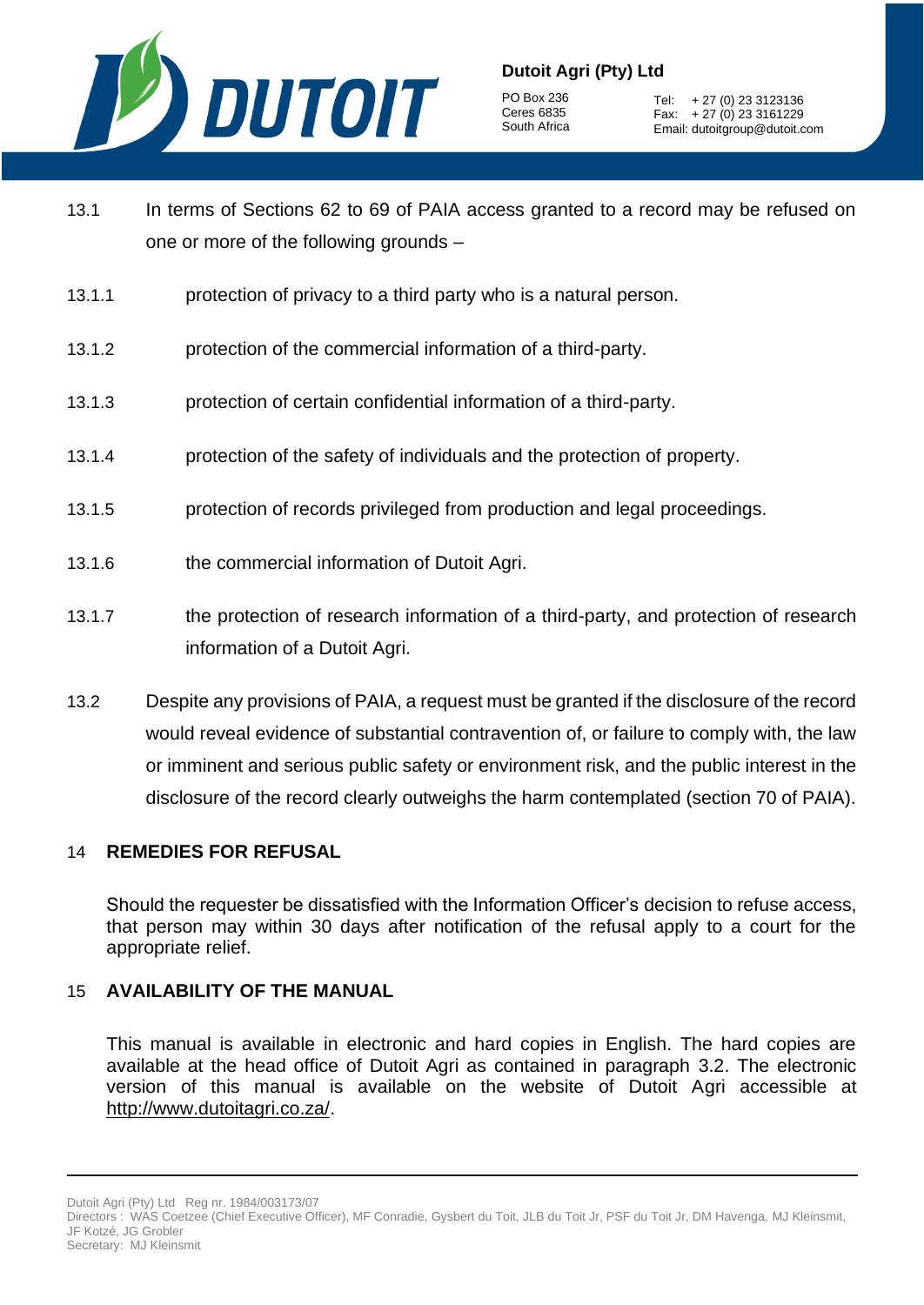

PO Box 236 Ceres 6835 South Africa

Tel: + 27 (0) 23 3123136 Fax: + 27 (0) 23 3161229 Email: dutoitgroup@dutoit.com

## 16 **UPDATING OF THIS MANUAL**

This manual will be reviewed and updated, if necessary, on a periodic basis but no less than once each year.

#### 17 **VERSION CONTROL**

Last updated. **November 2021**.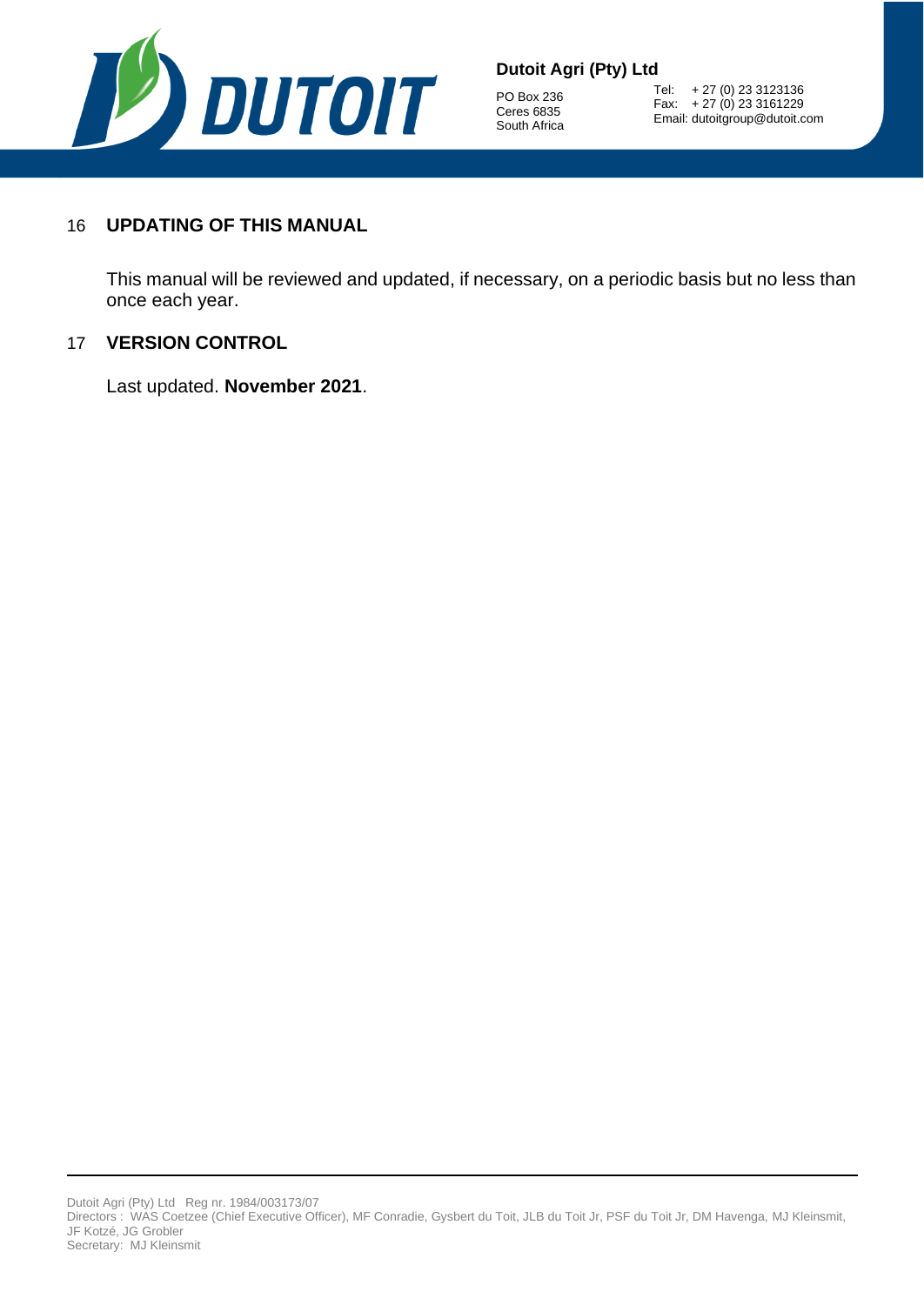

PO Box 236 Ceres 6835 South Africa

Tel: + 27 (0) 23 3123136 Fax: + 27 (0) 23 3161229 Email: dutoitgroup@dutoit.com

#### **ANNEXURE A FORM C REQUEST FOR ACCESS TO RECORD OF PRIVATE BODY (Section 53(1) of the Act) [Regulation 10]**

| А. | <b>Particulars of private body</b> |  |  |
|----|------------------------------------|--|--|
|    |                                    |  |  |

The Head: \_\_\_\_\_\_\_\_\_\_\_\_\_\_\_\_\_\_\_\_\_\_\_\_\_\_\_\_\_\_\_\_\_\_\_\_\_\_\_\_\_\_\_

Company Name:

Company Registration Number: \_\_\_\_\_\_\_\_\_\_\_\_\_\_\_\_\_\_\_\_\_\_\_\_\_\_

## **B. Particulars of person requesting access to the record**

- *(a) The particulars of the person who requests access to the record must be given below.*
- *(b) The address and/or fax number in the Republic to which the information is to be sent must be given*.
- *(c) Proof of the capacity in which the request is made, if applicable, must be attached.*

Full names and surname:

Identity number:

Postal address:

Fax number:

Telephone number:

E-mail address:

\_\_\_\_\_\_\_\_\_\_\_\_\_\_\_\_\_\_\_\_\_\_\_\_\_\_\_\_\_\_\_\_\_\_\_\_\_\_\_\_\_

\_\_\_\_\_\_\_\_\_\_\_\_\_\_\_\_\_\_\_\_\_\_\_\_\_\_\_\_\_\_\_\_\_\_\_\_\_\_\_\_\_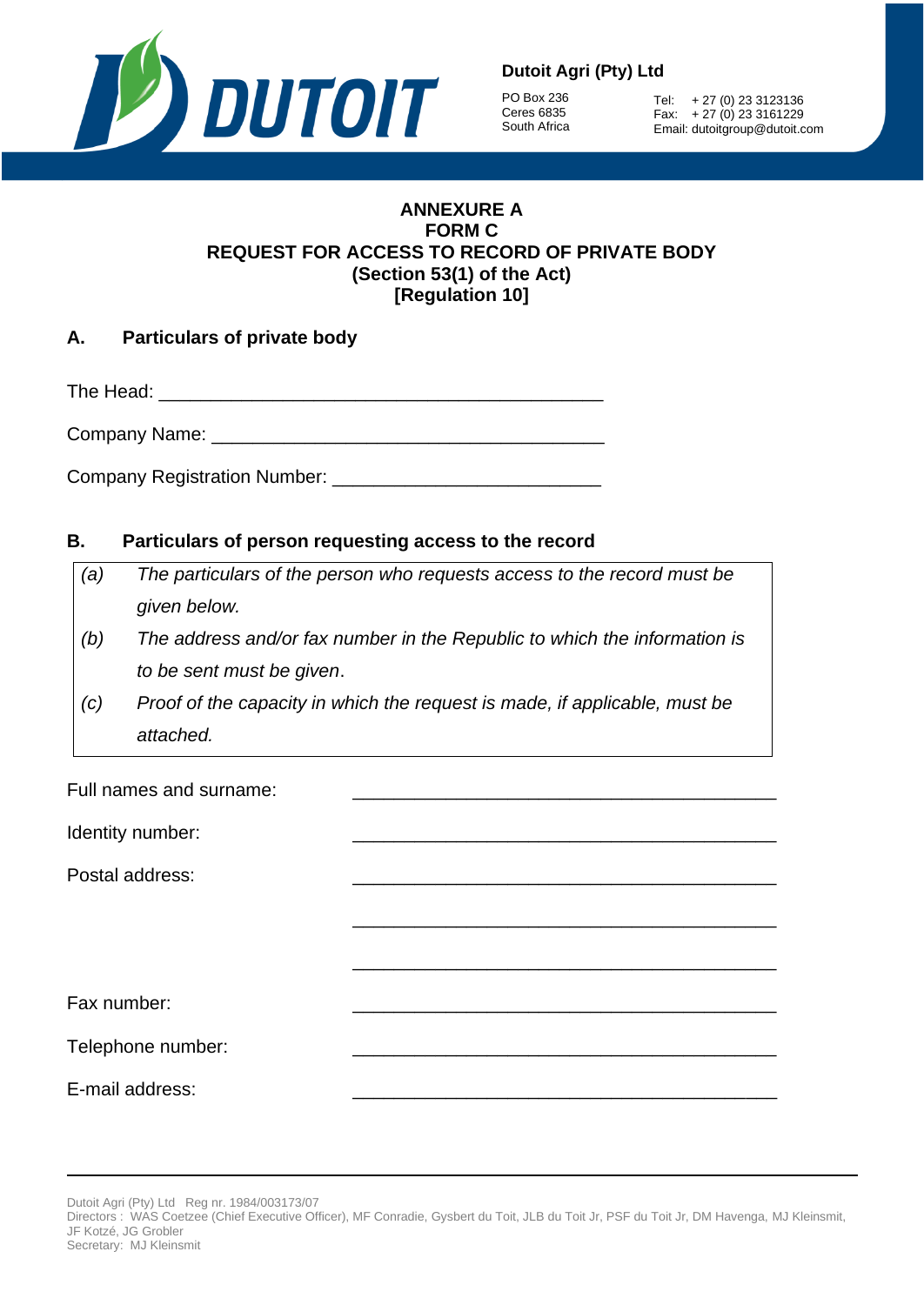

PO Box 236 Ceres 6835 South Africa

Tel: + 27 (0) 23 3123136 Fax: + 27 (0) 23 3161229 Email: dutoitgroup@dutoit.com

Capacity in which request is made,

when made on behalf of another person:

## **C. Particulars of person on whose behalf request is made**

*This section must be completed ONLY if a request for information is made on behalf of another person.*

| Full names and surname: |  |
|-------------------------|--|
| Identity number:        |  |
| Postal address:         |  |
|                         |  |
|                         |  |
|                         |  |
| Fax number:             |  |
| Telephone number:       |  |
| E-mail address:         |  |

#### **D. Particulars of record**

| (a) | Provide full particulars of the record to which access is requested, including |
|-----|--------------------------------------------------------------------------------|
|     | the reference number if that is known to you, to enable the record to be       |
|     | located.                                                                       |
| (b) | If the provided space is inadequate, please continue on a separate folio       |
|     | and attach it to this form. The requester must sign all the additional         |
|     | folios.                                                                        |

1. Description of record or relevant part of the record:

\_\_\_\_\_\_\_\_\_\_\_\_\_\_\_\_\_\_\_\_\_\_\_\_\_\_\_\_\_\_\_\_\_\_\_\_\_\_\_\_\_\_\_\_\_\_\_\_\_\_\_\_\_\_\_\_\_\_\_\_\_\_\_\_\_\_\_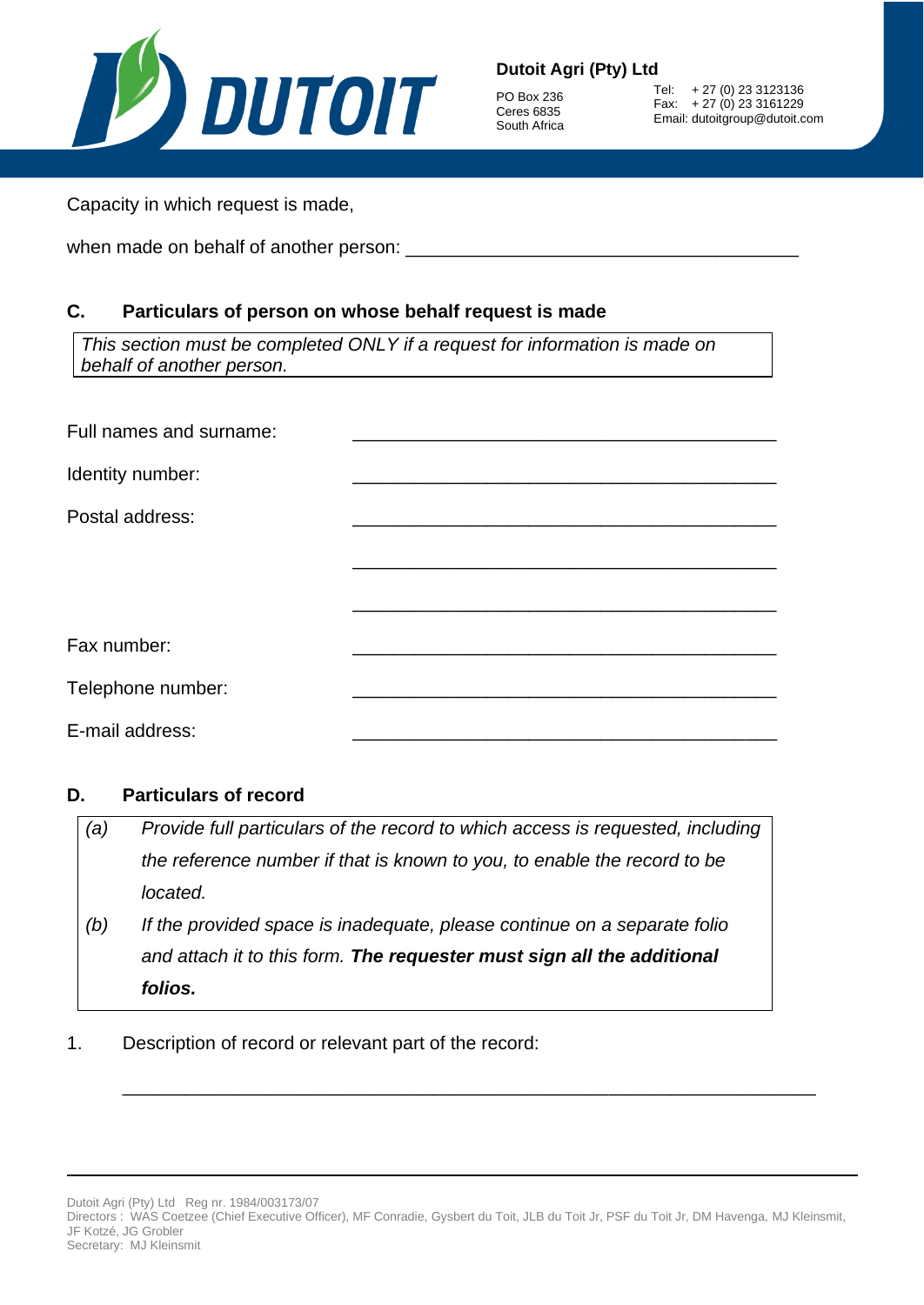

PO Box 236 Ceres 6835 South Africa

Tel: + 27 (0) 23 3123136 Fax: + 27 (0) 23 3161229 Email: dutoitgroup@dutoit.com

- 2. Reference number, if available:
- 3. Any further particulars of record:

#### **E. Fees**

| (a) | A request for access to a record, other than a record containing personal  |
|-----|----------------------------------------------------------------------------|
|     | information about yourself, will be processed only after a request fee has |
|     | been paid.                                                                 |
| (b) | You will be notified of the amount required to be paid as the request fee. |
| (c) | The fee payable for access to a record depends on the form in which        |
|     | access is required and the reasonable time required to search for and      |
|     | prepare a record.                                                          |
| (d) | If you qualify for exemption of the payment of any fee, please state the   |
|     | reason for exemption.                                                      |
|     |                                                                            |

\_\_\_\_\_\_\_\_\_\_\_\_\_\_\_\_\_\_\_\_\_\_\_\_\_\_\_\_\_\_\_\_\_\_\_\_\_\_\_\_\_\_\_\_\_\_\_\_\_\_\_\_\_\_\_\_\_\_\_\_\_\_\_\_\_\_\_\_\_\_\_\_\_

\_\_\_\_\_\_\_\_\_\_\_\_\_\_\_\_\_\_\_\_\_\_\_\_\_\_\_\_\_\_\_\_\_\_\_\_\_\_\_\_\_\_\_\_\_\_\_\_\_\_\_\_\_\_\_\_\_\_\_\_\_

\_\_\_\_\_\_\_\_\_\_\_\_\_\_\_\_\_\_\_\_\_\_\_\_\_\_\_\_\_\_\_\_\_\_\_\_\_\_\_\_\_\_\_\_\_\_\_\_\_\_\_\_\_\_\_\_\_\_\_\_\_\_\_\_\_\_\_

\_\_\_\_\_\_\_\_\_\_\_\_\_\_\_\_\_\_\_\_\_\_\_\_\_\_\_\_\_\_\_\_\_\_\_\_\_\_\_\_\_\_\_\_\_\_\_\_\_\_\_\_\_\_\_\_\_\_\_\_\_\_\_\_\_\_\_\_\_\_\_\_\_

Reason for exemption from payment of fees:

#### **F. Form of access to record**

\_\_\_\_\_\_\_\_\_\_\_\_\_\_\_\_\_\_\_\_\_\_\_\_\_\_\_\_

*If you are prevented by a disability to read, view, or listen to the record in the form of access provided for in 1 to 4 hereunder, state your disability and indicate in which form the record is required.* Disability: Form in which record is required:

\_\_\_\_\_\_\_\_\_\_\_\_\_\_\_\_\_\_\_\_\_\_\_\_\_\_\_\_\_\_\_\_\_\_\_\_\_\_\_\_\_\_\_\_\_\_\_\_\_\_\_\_\_\_\_\_\_\_\_\_\_\_\_\_\_\_\_\_\_\_

\_\_\_\_\_\_\_\_\_\_\_\_\_\_\_\_\_\_\_\_\_\_\_\_\_\_\_\_\_\_\_\_\_\_\_\_\_\_\_\_\_\_\_\_\_\_\_\_\_\_\_\_\_\_\_\_\_\_\_\_\_\_\_\_\_\_\_\_\_\_\_\_\_\_\_\_

Dutoit Agri (Pty) Ltd Reg nr. 1984/003173/07 Directors : WAS Coetzee (Chief Executive Officer), MF Conradie, Gysbert du Toit, JLB du Toit Jr, PSF du Toit Jr, DM Havenga, MJ Kleinsmit, JF Kotzé, JG Grobler Secretary: MJ Kleinsmit

\_\_\_\_\_\_\_\_\_\_\_\_\_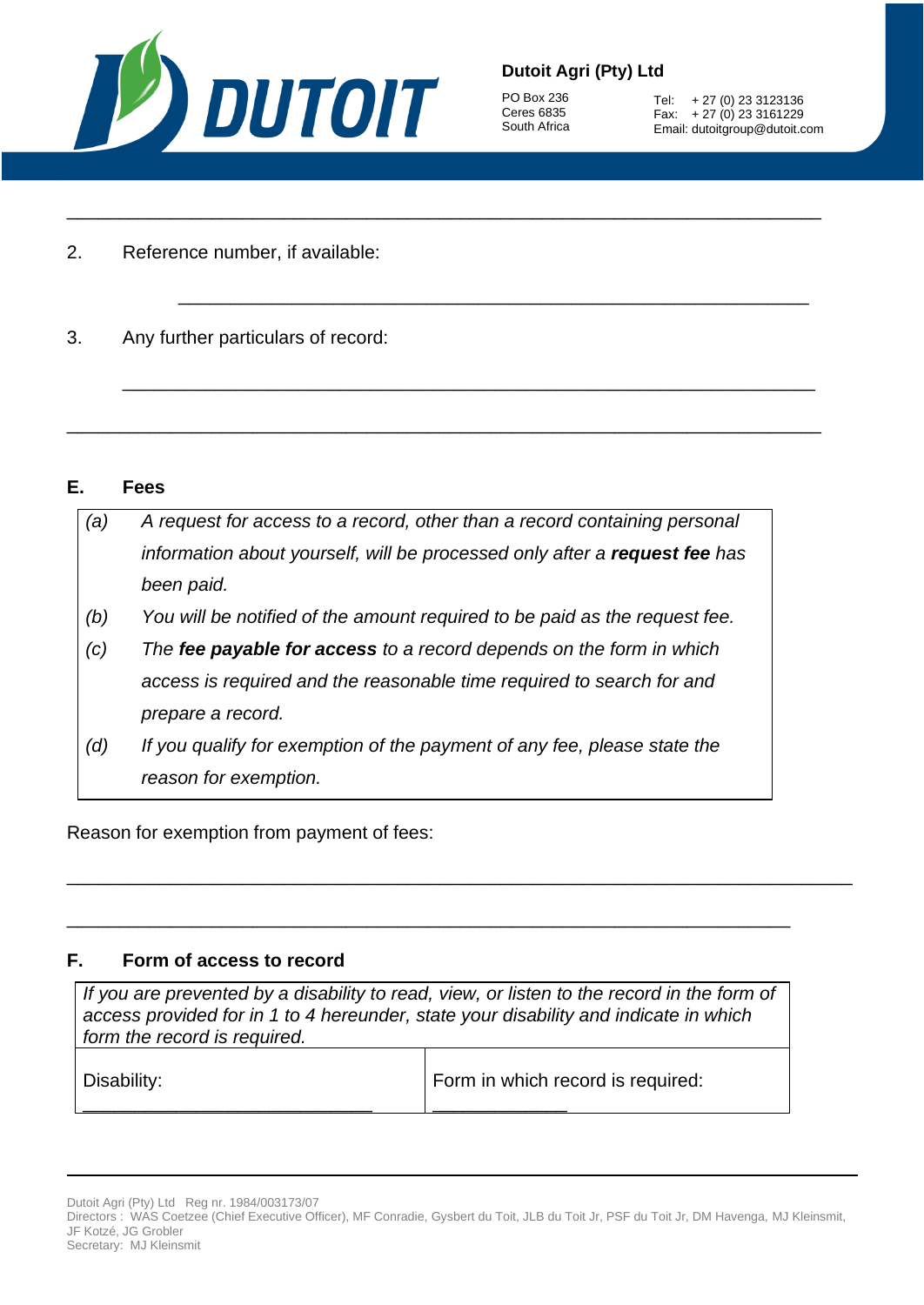

PO Box 236 Ceres 6835 South Africa

Tel: + 27 (0) 23 3123136 Fax: + 27 (0) 23 3161229 Email: dutoitgroup@dutoit.com

*Mark the appropriate box with an* **X***.*

*NOTES:*

- *(a) Compliance with your request in the specified form may depend on the form in which the record is available.*
- *(b) Access in the form requested may be refused in certain circumstances. In such a case you will be informed if access will be granted in another form.*
- *(c) The fee payable for access to the record, if any, will be determined partly by the form in which access is requested.*

| 1.                                                                                           | If the record is in written or printed form:                          |  |                                                                          |  |  |                                 |  |
|----------------------------------------------------------------------------------------------|-----------------------------------------------------------------------|--|--------------------------------------------------------------------------|--|--|---------------------------------|--|
|                                                                                              | copy of record*                                                       |  | inspection of record                                                     |  |  |                                 |  |
| 2.                                                                                           | If record consists of visual images                                   |  |                                                                          |  |  |                                 |  |
|                                                                                              | images, sketches, etc.):                                              |  | (This includes photographs, slides, video recordings, computer-generated |  |  |                                 |  |
|                                                                                              | view the images                                                       |  | copy of the images*                                                      |  |  | transcription of<br>the images* |  |
| 3.                                                                                           |                                                                       |  | If record consists of recorded words or information which can be         |  |  |                                 |  |
|                                                                                              | reproduced in sound:                                                  |  |                                                                          |  |  |                                 |  |
|                                                                                              | listen to the                                                         |  | transcription of soundtrack*                                             |  |  |                                 |  |
|                                                                                              | soundtrack (audio<br>cassette)                                        |  | (Written or printed document)                                            |  |  |                                 |  |
| 4.                                                                                           | If record is held on computer or in an electronic or machine-readable |  |                                                                          |  |  |                                 |  |
|                                                                                              | form:                                                                 |  |                                                                          |  |  |                                 |  |
|                                                                                              | printed copy of                                                       |  | printed copy of                                                          |  |  | copy in computer                |  |
|                                                                                              | record*                                                               |  | information derived                                                      |  |  | readable form*                  |  |
|                                                                                              |                                                                       |  | from the record*                                                         |  |  | (Floppy or<br>compact disc)     |  |
| *If you requested a copy or transcription of a record (above), do<br><b>YES</b><br><b>NO</b> |                                                                       |  |                                                                          |  |  |                                 |  |
| you wish the copy or transcription to be posted to you?                                      |                                                                       |  |                                                                          |  |  |                                 |  |
| Postage is payable.                                                                          |                                                                       |  |                                                                          |  |  |                                 |  |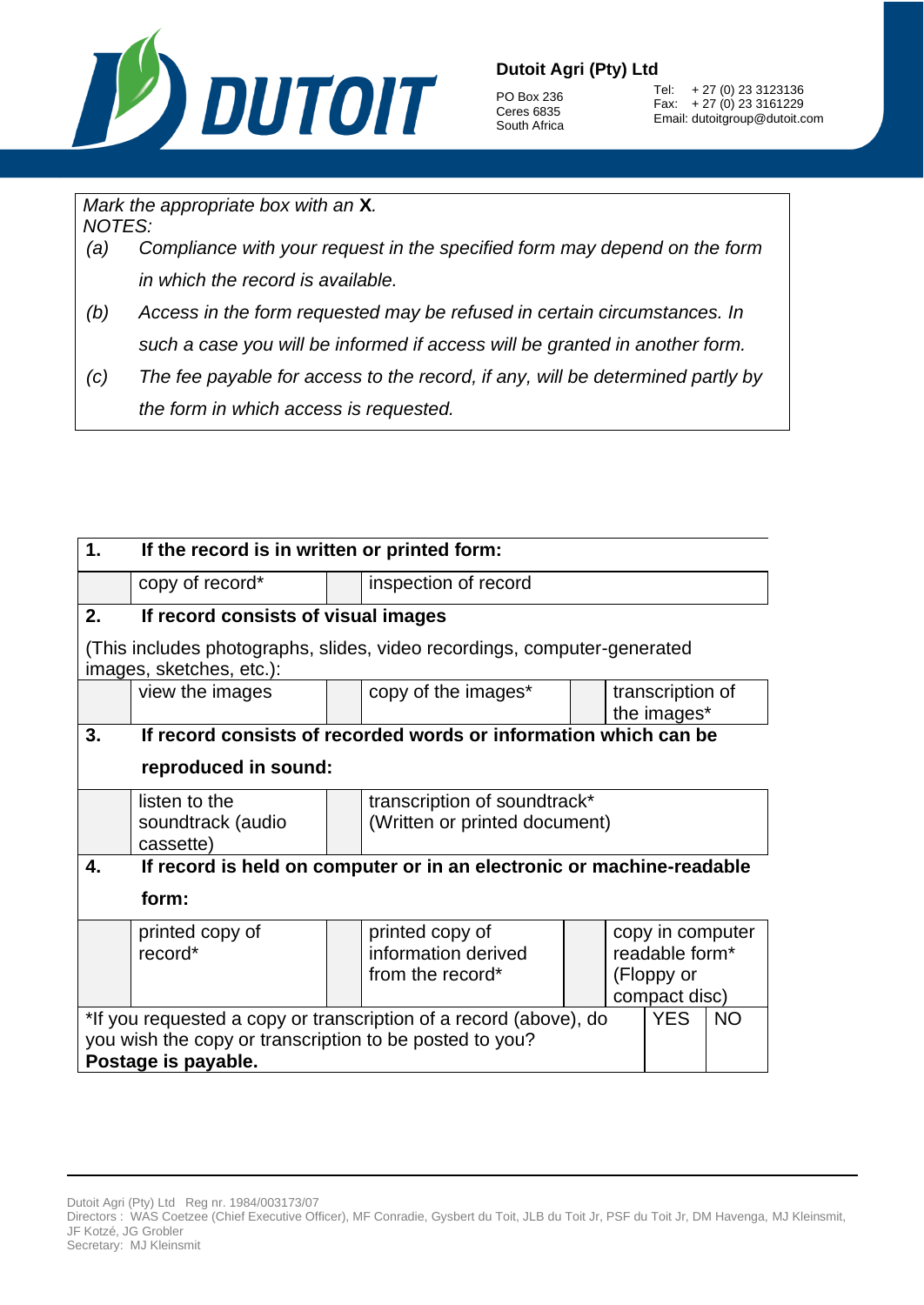

PO Box 236 Ceres 6835 South Africa

Tel: + 27 (0) 23 3123136 Fax: + 27 (0) 23 3161229 Email: dutoitgroup@dutoit.com

#### **G. Particulars of right to be exercised or protected**

*If the provided space is inadequate, please continue on a separate folio and attach it to this form. The requester must sign all the additional folios.*

\_\_\_\_\_\_\_\_\_\_\_\_\_\_\_\_\_\_\_\_\_\_\_\_\_\_\_\_\_\_\_\_\_\_\_\_\_\_\_\_\_\_\_\_\_\_\_\_\_\_\_\_\_\_\_\_\_\_\_\_\_\_\_\_\_\_\_

\_\_\_\_\_\_\_\_\_\_\_\_\_\_\_\_\_\_\_\_\_\_\_\_\_\_\_\_\_\_\_\_\_\_\_\_\_\_\_\_\_\_\_\_\_\_\_\_\_\_\_\_\_\_\_\_\_\_\_\_\_\_\_\_

\_\_\_\_\_\_\_\_\_\_\_\_\_\_\_\_\_\_\_\_\_\_\_\_\_\_\_\_\_\_\_\_\_\_\_\_\_\_\_\_\_\_\_\_\_\_\_\_\_\_\_\_\_\_\_\_\_\_\_\_\_\_\_\_\_\_\_\_\_\_

\_\_\_\_\_\_\_\_\_\_\_\_\_\_\_\_\_\_\_\_\_\_\_\_\_\_\_\_\_\_\_\_\_\_\_\_\_\_\_\_\_\_\_\_\_\_\_\_\_\_\_\_\_\_\_\_\_\_\_\_\_\_\_\_\_\_\_\_

\_\_\_\_\_\_\_\_\_\_\_\_\_\_\_\_\_\_\_\_\_\_\_\_\_\_\_\_\_\_\_\_\_\_\_\_\_\_\_\_\_\_\_\_\_\_\_\_\_\_\_\_\_\_\_\_\_\_\_\_\_\_\_\_\_\_\_\_\_\_

1. Indicate which right is to be exercised or protected:

2. Explain why the record requested is required for the exercise or protection of the aforementioned right:

\_\_\_\_\_\_\_\_\_\_\_\_\_\_\_\_\_\_\_\_\_\_\_\_\_\_\_\_\_\_\_\_\_\_\_\_\_\_\_\_\_\_\_\_\_\_\_\_\_\_\_\_\_\_\_\_\_\_\_\_\_\_

## **H. Notice of decision regarding request for access**

*You will be notified in writing whether your request has been approved/denied. If you wish to be informed in another manner, please specify the manner, and provide the necessary particulars to enable compliance with your request.*

How would you prefer to be informed of the decision regarding your request for access to the

\_\_\_\_\_\_\_\_\_\_\_\_\_\_\_\_\_\_\_\_\_\_\_\_\_\_\_\_\_\_\_\_\_\_\_\_\_\_\_\_\_\_\_\_\_\_\_\_\_\_\_\_\_\_\_\_\_\_\_\_\_\_\_\_\_\_\_\_\_\_\_\_\_\_\_\_

\_\_\_\_\_\_\_\_\_\_\_\_\_\_\_\_\_\_\_\_\_\_\_\_\_\_\_\_\_\_\_\_\_\_\_\_\_\_\_\_\_\_\_\_\_\_\_\_\_\_\_\_\_\_\_\_\_\_\_\_\_\_\_\_\_\_\_\_\_\_\_\_\_\_\_\_

\_\_\_\_\_\_\_\_\_\_\_\_\_\_\_\_\_\_\_\_\_\_\_\_\_\_\_\_\_\_\_\_\_\_\_\_\_\_\_\_\_\_\_\_\_\_\_\_\_\_\_\_\_\_\_\_\_\_\_\_\_\_\_\_\_\_\_\_\_\_

\_\_\_\_\_\_\_\_\_\_\_\_\_\_\_\_\_\_\_\_\_\_\_\_\_\_\_\_\_\_\_\_\_\_\_\_\_\_\_\_\_\_\_\_\_\_\_\_\_\_\_\_\_\_\_\_\_\_\_\_\_\_\_\_\_\_\_\_\_\_

record?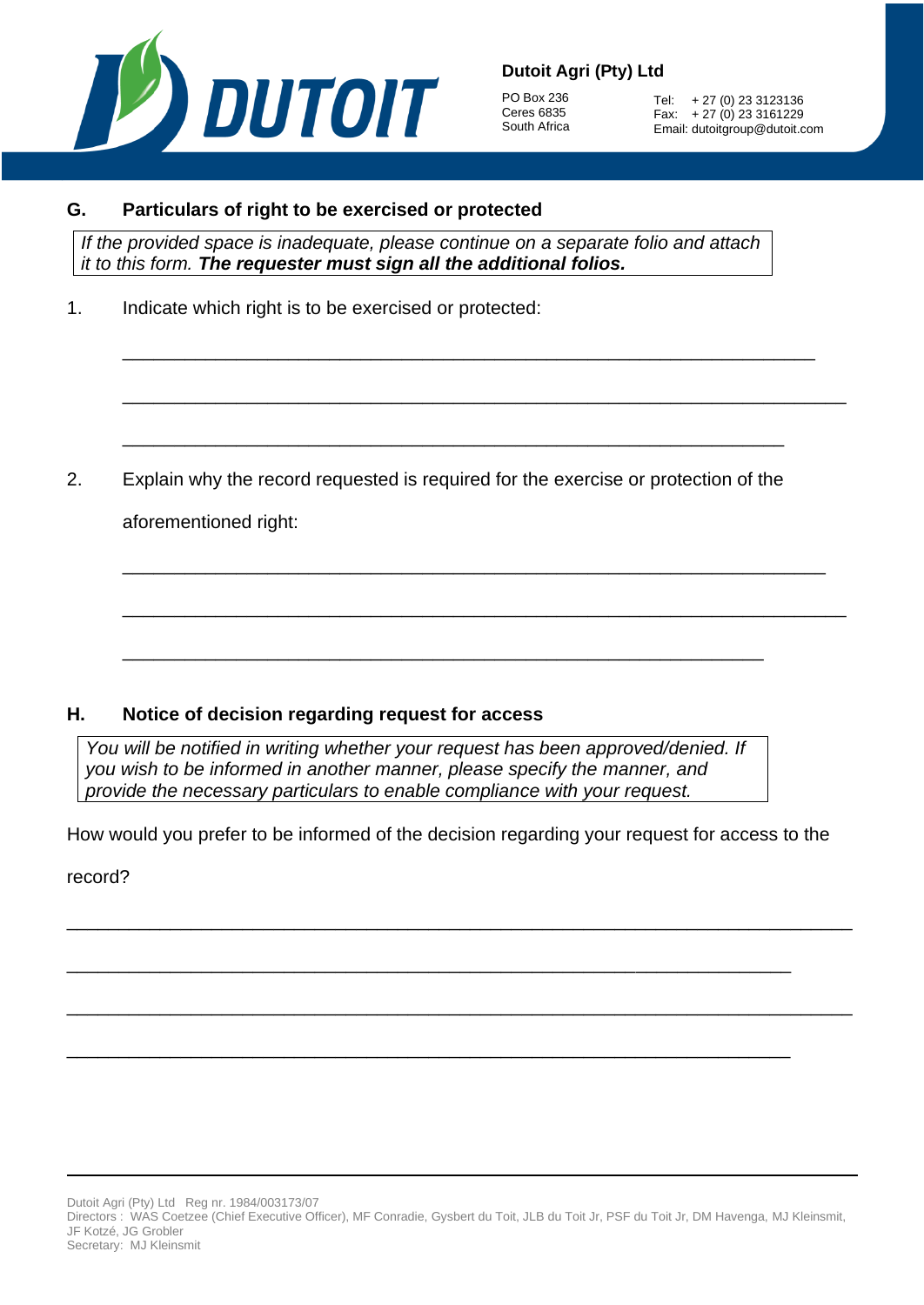

PO Box 236 Ceres 6835 South Africa

Tel: + 27 (0) 23 3123136 Fax: + 27 (0) 23 3161229 Email: dutoitgroup@dutoit.com

Signed at \_\_\_\_\_\_\_\_\_\_\_\_\_\_\_\_\_\_\_\_\_\_\_\_\_\_ this \_\_\_\_\_\_\_\_\_day of \_\_\_\_\_\_\_\_\_\_\_\_\_\_\_\_\_\_\_\_\_  $20$ <sub>\_\_\_\_</sub>

\_\_\_\_\_\_\_\_\_\_\_\_\_\_\_\_\_\_\_\_\_\_\_\_\_\_\_\_\_\_\_\_\_\_\_\_ Signature of requestor / person on whose behalf request is made

Name of requestor / person on whose behalf request is made

\_\_\_\_\_\_\_\_\_\_\_\_\_\_\_\_\_\_\_\_\_\_\_\_\_\_\_\_\_\_\_\_\_\_\_\_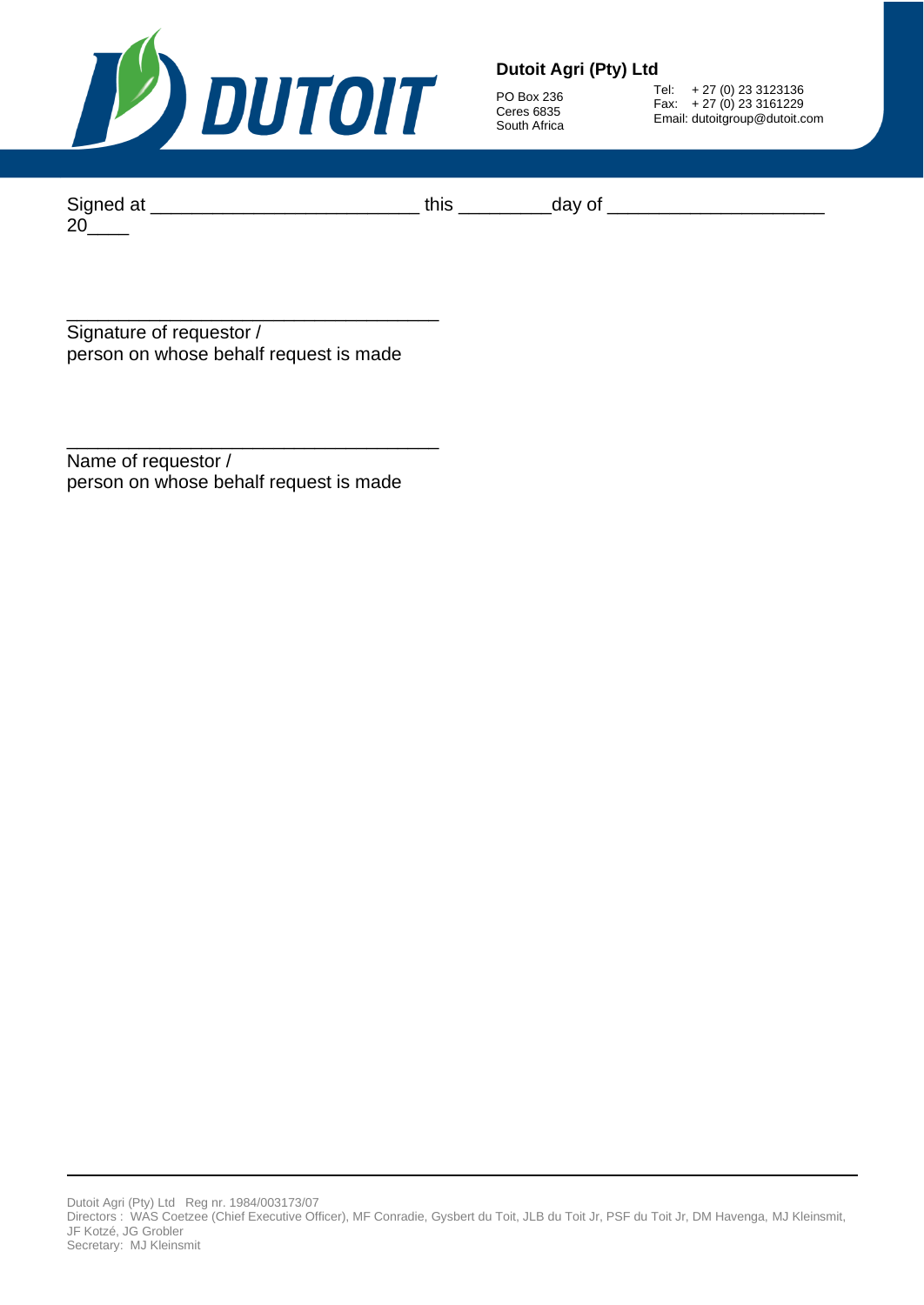

PO Box 236 Ceres 6835 South Africa

Tel: + 27 (0) 23 3123136 Fax: + 27 (0) 23 3161229 Email: dutoitgroup@dutoit.com

## **ANNEXURE B**

## **FORM 1**

## **OBJECTION TO THE PROCESSING OF PERSONAL INFORMATION IN TERMS OF SECTION 11(3) OF THE PROTECTION OF PERSONAL INFORMATION ACT, 2013 (ACT NO. 4 OF 2013)**

## **REGULATIONS RELATING TO THE PROTECTION OF PERSONAL INFORMATION, 2017** [Regulation 2(1)]

*Note:*

1. *Affidavits or other documentary evidence in support of the objection must be attached.* 2. *If the space provided for in this Form is inadequate, submit information as an Annexure to this Form and sign each page.*

Reference Number……………...

| A                           | <b>DETAILS OF DATA SUBJECT</b> |
|-----------------------------|--------------------------------|
| Name and                    |                                |
| surname of<br>data subject: |                                |
|                             |                                |
| Residential,                |                                |
| postal or<br>business       |                                |
| address:                    |                                |
|                             |                                |
|                             |                                |
| Contact                     |                                |
| number(s):                  |                                |
| FAX number:                 |                                |
| E-mail                      |                                |
| address:                    |                                |
| B                           | DETAILS OF RESPONSIBLE PARTY   |
| Name and                    |                                |
| surname of                  |                                |
| responsible<br>party        |                                |
|                             |                                |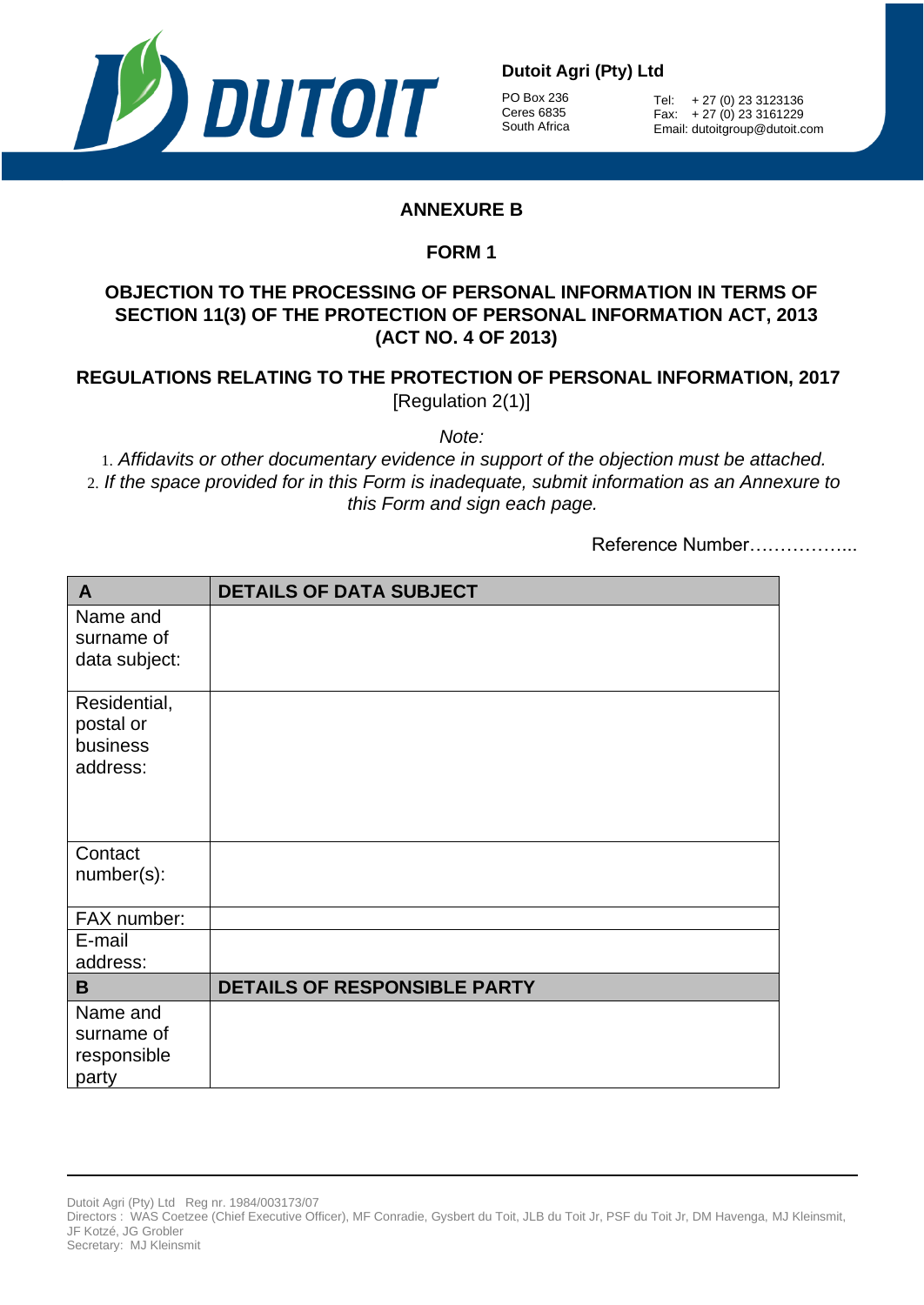

PO Box 236 Ceres 6835 South Africa

Tel: + 27 (0) 23 3123136 Fax: + 27 (0) 23 3161229 Email: dutoitgroup@dutoit.com

| (If the<br>responsible<br>party is a<br>natural<br>person):<br>Residential,<br>postal or<br>business<br>address:                    |                                                                                     |
|-------------------------------------------------------------------------------------------------------------------------------------|-------------------------------------------------------------------------------------|
| Contact<br>number(s):                                                                                                               |                                                                                     |
| FAX number:                                                                                                                         |                                                                                     |
| E-mail<br>address:                                                                                                                  |                                                                                     |
| Name of public<br>or private body<br>(If the<br>responsible<br>party is not a<br>natural<br>person):<br><b>Business</b><br>address: |                                                                                     |
|                                                                                                                                     |                                                                                     |
| Contact<br>number(s):                                                                                                               |                                                                                     |
| FAX number:                                                                                                                         |                                                                                     |
| E-mail<br>address:                                                                                                                  |                                                                                     |
| C                                                                                                                                   | <b>REASONS FOR OBJECTION (Please provide detailed reasons</b><br>for the objection) |
|                                                                                                                                     |                                                                                     |
|                                                                                                                                     |                                                                                     |
|                                                                                                                                     |                                                                                     |
|                                                                                                                                     |                                                                                     |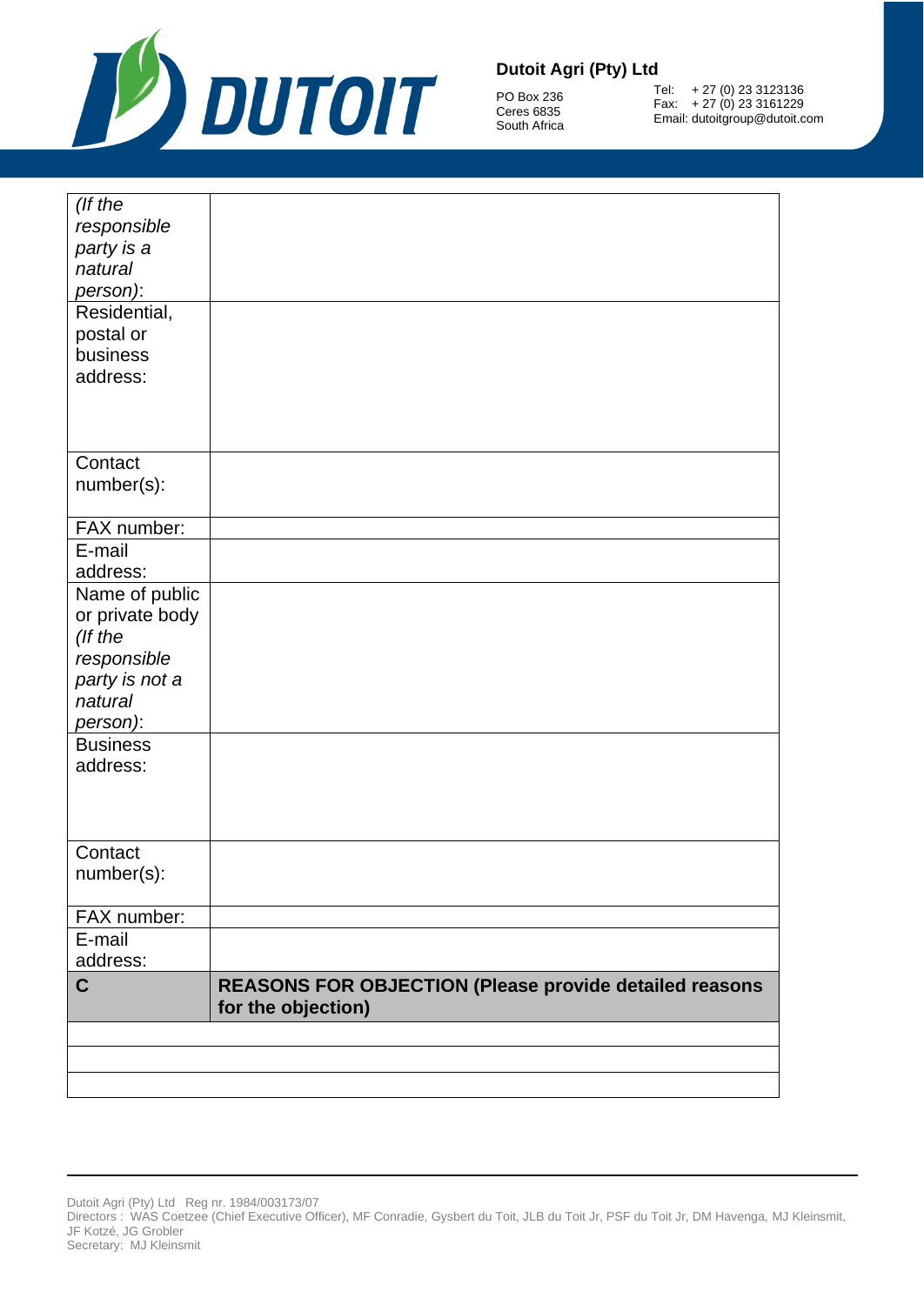

PO Box 236 Ceres 6835 South Africa

Tel: + 27 (0) 23 3123136 Fax: + 27 (0) 23 3161229 Email: dutoitgroup@dutoit.com

Signed at ………………………………………………………… this day …….…. of ……………………………………. 20……….

\_\_\_\_\_\_\_\_\_\_\_\_\_\_\_\_\_\_\_\_\_\_\_\_\_\_\_\_\_ *Signature of Data subject (applicant)*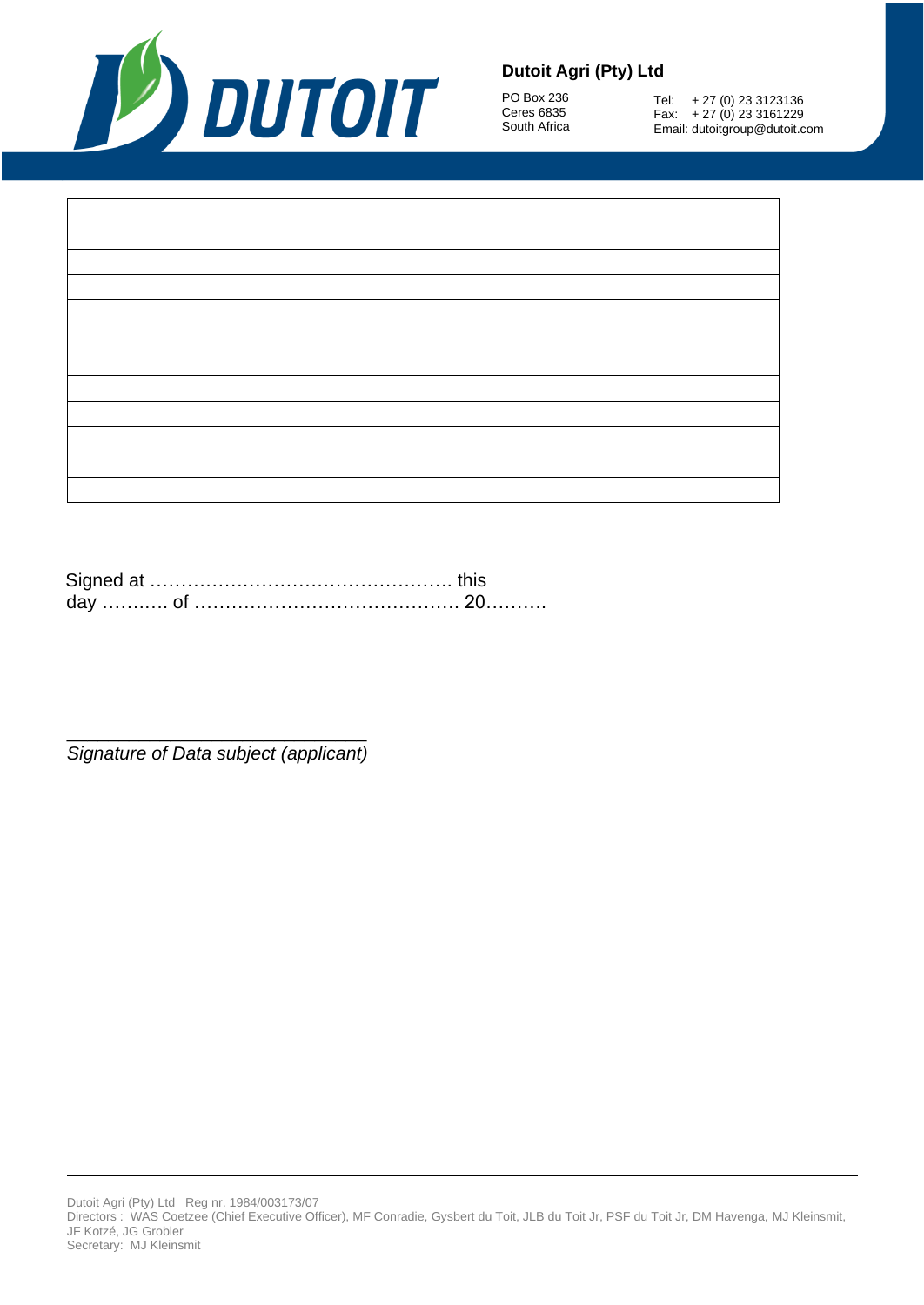

PO Box 236 Ceres 6835 South Africa

Tel: + 27 (0) 23 3123136 Fax: + 27 (0) 23 3161229 Email: dutoitgroup@dutoit.com

# **FORM 2**

## **REQUEST FOR CORRECTION OR DELETION OF PERSONAL INFORMATION OR DESTROYING OR DELETION OF RECORD OF PERSONAL INFORMATION IN TERMS OF SECTION 24(1) OF THE PROTECTION OF PERSONAL INFORMATION ACT, 2013 (ACT NO. 4 OF 2013)**

## **REGULATIONS RELATING TO THE PROTECTION OF PERSONAL INFORMATION, 2017 [Regulation 3(2)]**

*Note:*

*Affidavits or other documentary evidence in support of the request must be attached. If the space provided for in this Form is inadequate, submit information as an Annexure to this Form and sign each page.*

Reference Number……………...

Mark the appropriate box with an "x". **Request for:**

Correction or deletion of the personal information about the data subject which is in possession or under the control of the responsible party.

Destroying or deletion of a record of personal information about the data subject which is in possession or under the control of the responsible party and who is no longer authorised to retain the record of information.

| $\mathbf{A}$ | <b>DETAILS OF DATA SUBJECT</b> |
|--------------|--------------------------------|
| Surname:     |                                |
| Full names:  |                                |
| Identity     |                                |
| number:      |                                |
| Residential, |                                |
| postal or    |                                |
| business     |                                |
| address:     |                                |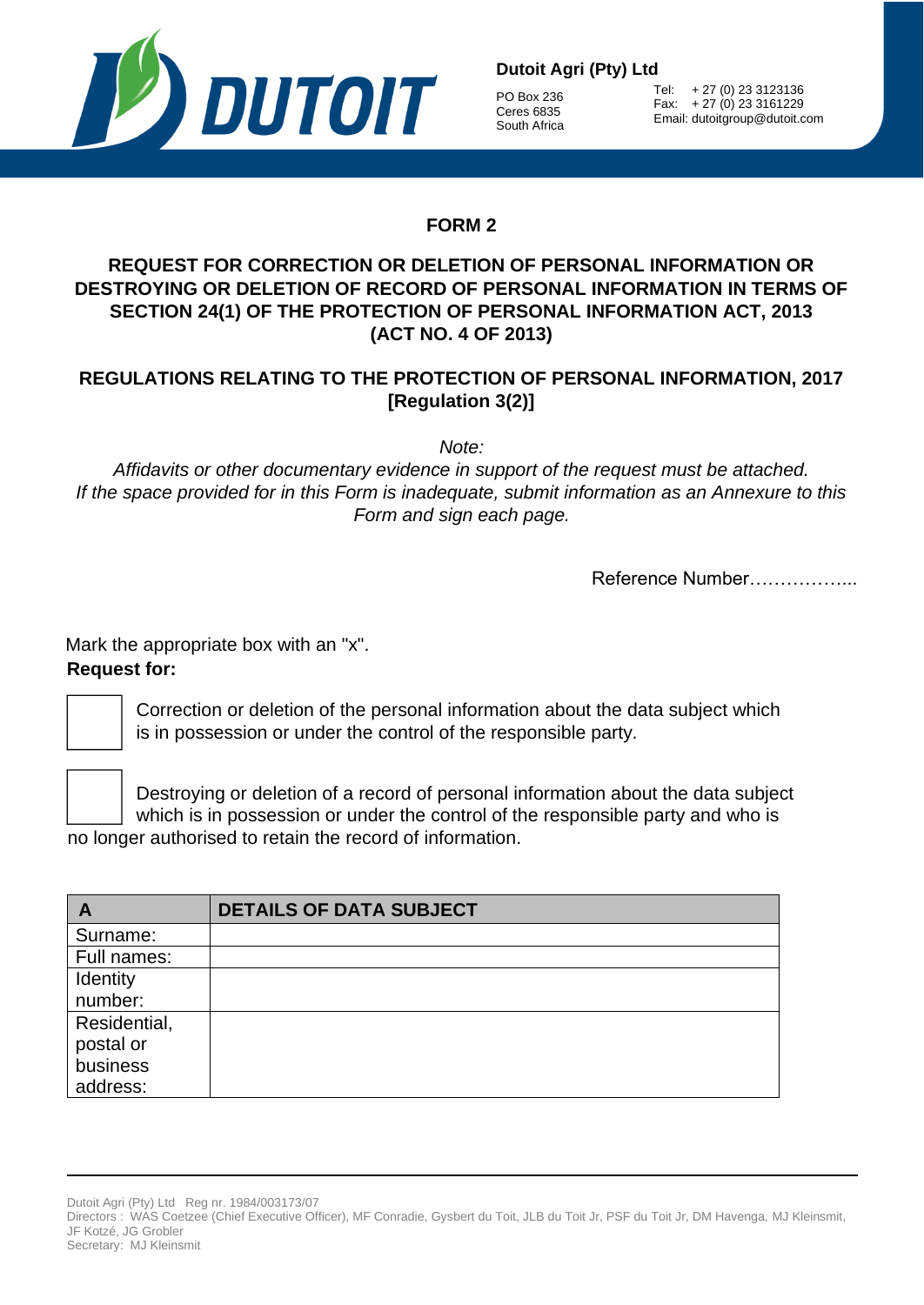

PO Box 236 Ceres 6835 South Africa

Tel: + 27 (0) 23 3123136 Fax: + 27 (0) 23 3161229 Email: dutoitgroup@dutoit.com

| Contact                    |                                     |
|----------------------------|-------------------------------------|
| number(s):                 |                                     |
| FAX number:                |                                     |
| E-mail                     |                                     |
| address:                   |                                     |
| B                          | <b>DETAILS OF RESPONSIBLE PARTY</b> |
| Name and                   |                                     |
| surname of                 |                                     |
| responsible                |                                     |
| party<br>(If the           |                                     |
| responsible                |                                     |
| party is a                 |                                     |
| natural                    |                                     |
| person):                   |                                     |
| Residential,               |                                     |
| postal or                  |                                     |
| business                   |                                     |
| address:                   |                                     |
|                            |                                     |
|                            |                                     |
| Contact                    |                                     |
| number(s):                 |                                     |
|                            |                                     |
| FAX number:                |                                     |
| E-mail                     |                                     |
| address:                   |                                     |
| Name of public             |                                     |
| or private body<br>(If the |                                     |
| responsible                |                                     |
| party is not a             |                                     |
| natural                    |                                     |
| person):                   |                                     |
| <b>Business</b>            |                                     |
| address:                   |                                     |
|                            |                                     |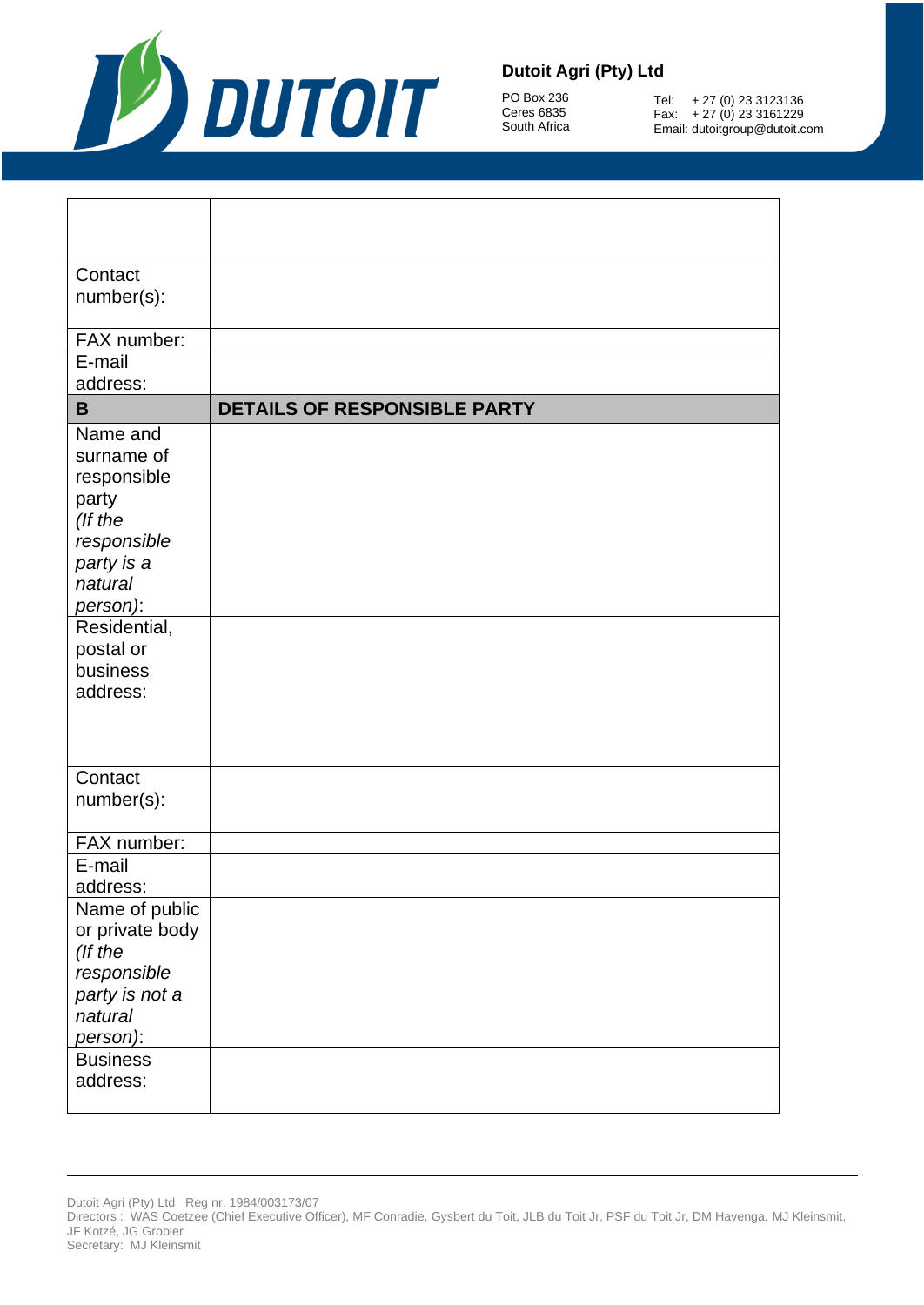

PO Box 236 Ceres 6835 South Africa

Tel: + 27 (0) 23 3123136 Fax: + 27 (0) 23 3161229 Email: dutoitgroup@dutoit.com

| Contact              |                                                                                                                                                                                                                                                                                                                               |
|----------------------|-------------------------------------------------------------------------------------------------------------------------------------------------------------------------------------------------------------------------------------------------------------------------------------------------------------------------------|
| number(s):           |                                                                                                                                                                                                                                                                                                                               |
|                      |                                                                                                                                                                                                                                                                                                                               |
| FAX number:          |                                                                                                                                                                                                                                                                                                                               |
| $\overline{E}$ -mail |                                                                                                                                                                                                                                                                                                                               |
| address:             |                                                                                                                                                                                                                                                                                                                               |
| $\mathbf C$          | <b>REASONS FOR *CORRECTION OR DELETION OF THE</b><br>PERSONAL INFORMATION ABOUT THE DATA SUBJECT /<br>*DESTRUCTION OR DELETION OF A RECORD OF<br>PERSONAL INFORMATION ABOUT THE DATA SUBJECT<br>WHICH IS IN POSSESSION OR UNDER THE CONTROL OF<br>THE RESPONSIBLE PARTY. (Please provide detailed<br>reasons for the request) |
|                      |                                                                                                                                                                                                                                                                                                                               |
|                      |                                                                                                                                                                                                                                                                                                                               |
|                      |                                                                                                                                                                                                                                                                                                                               |
|                      |                                                                                                                                                                                                                                                                                                                               |
|                      |                                                                                                                                                                                                                                                                                                                               |
|                      |                                                                                                                                                                                                                                                                                                                               |
|                      |                                                                                                                                                                                                                                                                                                                               |
|                      |                                                                                                                                                                                                                                                                                                                               |
|                      |                                                                                                                                                                                                                                                                                                                               |
|                      |                                                                                                                                                                                                                                                                                                                               |
|                      |                                                                                                                                                                                                                                                                                                                               |
|                      |                                                                                                                                                                                                                                                                                                                               |
|                      |                                                                                                                                                                                                                                                                                                                               |
|                      |                                                                                                                                                                                                                                                                                                                               |
|                      |                                                                                                                                                                                                                                                                                                                               |
|                      | $*D$                                                                                                                                                                                                                                                                                                                          |

\*Delete whichever is not applicable

\_\_\_\_\_\_\_\_\_\_\_\_\_\_\_\_\_\_\_\_\_\_\_\_\_\_\_\_\_

*Signature of Data subject*